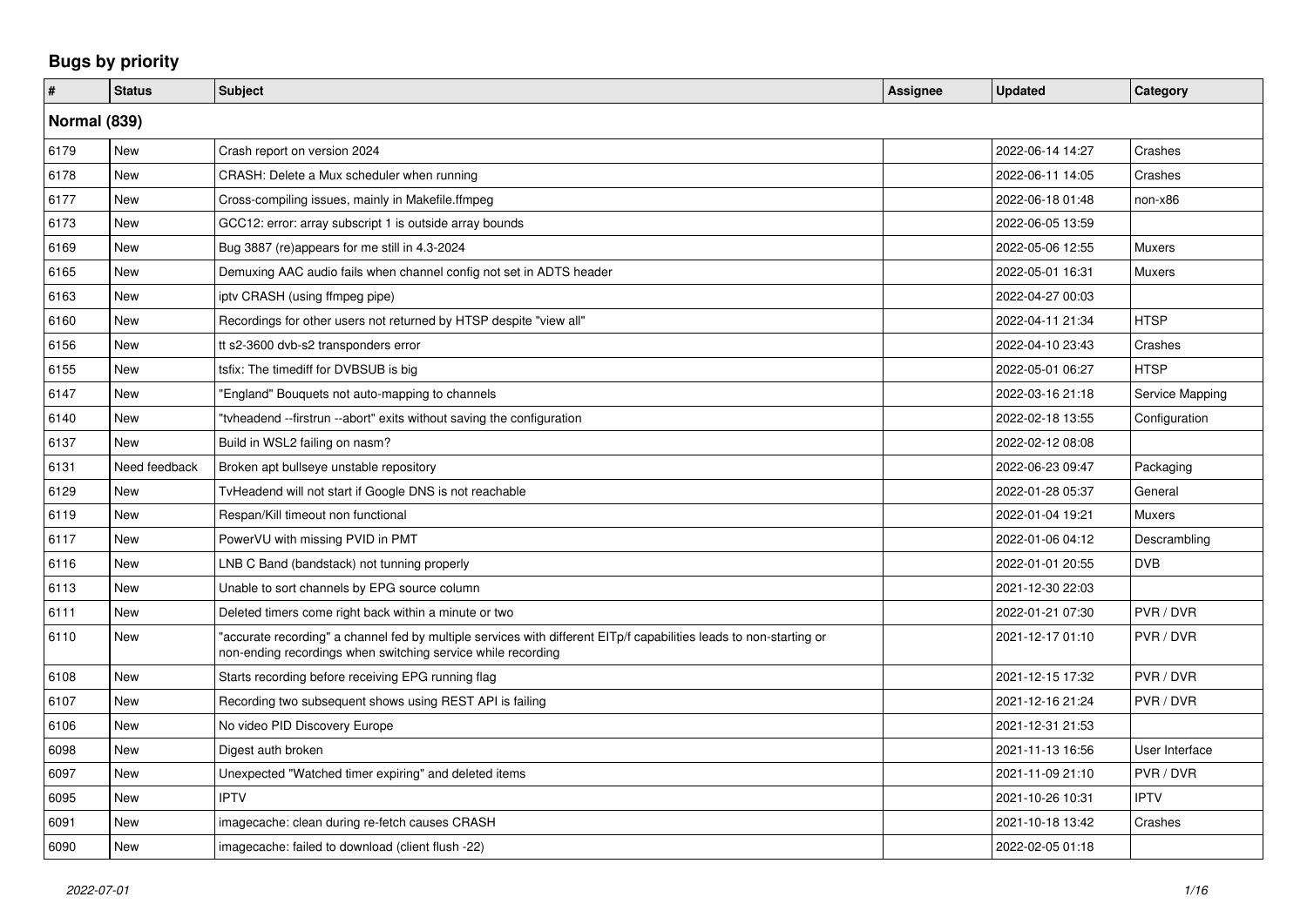| $\pmb{\#}$ | <b>Status</b> | Subject                                                                                                      | <b>Assignee</b>    | <b>Updated</b>   | Category       |
|------------|---------------|--------------------------------------------------------------------------------------------------------------|--------------------|------------------|----------------|
| 6089       | New           | DVBSUB packet not received on some Channels                                                                  |                    | 2021-10-26 14:28 | <b>HTSP</b>    |
| 6084       | <b>New</b>    | libavresample is deprecated since 2017; preventing linked compilation on current Debian and Ubuntu           |                    | 2021-09-25 14:55 | General        |
| 6083       | New           | Descrambling problems with OSCam-DVB-Api and Newcamd on some Sky Germany sports channels via DVB-C           |                    | 2021-10-18 14:50 | Descrambling   |
| 6060       | New           | PCMCIA Data rate command hangs CI CAM                                                                        |                    | 2022-01-27 10:22 | Descrambling   |
| 6041       | <b>New</b>    | Services 'Parent Disabled'                                                                                   |                    | 2022-04-04 19:31 | <b>DVB</b>     |
| 6036       | New           | <b>IPTV Automatic Network streaming freezes after X minutes</b>                                              |                    | 2021-10-28 07:30 | <b>IPTV</b>    |
| 6026       | <b>New</b>    | TVHeadend is FTBFS when compiling with LTO (as will be default on Ubuntu 21.04)                              |                    | 2021-03-20 13:31 | General        |
| 6009       | New           | [DVR] 100%CPU after running some days                                                                        |                    | 2021-11-03 05:32 | PVR / DVR      |
| 6002       | <b>New</b>    | Endless increase in RAM requirements                                                                         |                    | 2021-05-18 14:01 | EPG - Grabbers |
| 5995       | New           | opentv: sky uk missing guide data                                                                            |                    | 2021-10-19 20:31 | EPG - Grabbers |
| 5990       | New           | TBS 5520SE can only use 1 tuner                                                                              | Serge P            | 2021-01-12 18:56 |                |
| 5989       | New           | Transcode dvb-s ts radio stream (mp2) to aac for Sonos playback (audio-only)                                 |                    | 2021-03-01 17:06 | Streaming      |
| 5988       | New           | Audio in WatchTV window (Web GUI) stopped working when migrating from stable to unstable using Debian Buster | John Törnblom      | 2021-04-11 19:43 | Streaming      |
| 5987       | New           | PVR profiles dosnt work as it should                                                                         | <b>Adam Sutton</b> | 2022-01-29 18:19 | PVR / DVR      |
| 5985       | New           | When switching adaptar while live-streaming only first client stream continues                               | John Törnblom      | 2020-12-11 12:36 | Streaming      |
| 5983       | New           | Adding tag to channel hides channel in EPG view                                                              |                    | 2020-12-07 00:20 | Configuration  |
| 5976       | New           | Deadlocks using HDHomerun                                                                                    |                    | 2021-08-11 06:17 | Crashes        |
| 5970       | New           | Recordings playlist unusable with VLC                                                                        | Dave Pickles       | 2020-11-02 16:07 | PVR / DVR      |
| 5954       | New           | Scan gets stuck at 92% and never completes                                                                   |                    | 2020-10-27 15:55 | General        |
| 5941       | <b>New</b>    | weird satip behavior on ATSC-T channels                                                                      |                    | 2020-08-21 08:40 |                |
| 5940       | New           | Errors and data errors in recording stats incorrect                                                          | <b>Adam Sutton</b> | 2020-08-16 20:58 | PVR / DVR      |
| 5939       | <b>New</b>    | Incorect channel ask CRSH                                                                                    |                    | 2021-11-02 05:04 | Crashes        |
| 5930       | <b>New</b>    | user config doesn't force DVR profile                                                                        |                    | 2022-02-21 15:54 |                |
| 5929       | New           | Pulling m3u with tag not pulling auth token                                                                  |                    | 2020-07-16 14:38 |                |
| 5923       | <b>New</b>    | EPG issue on Libre/CoreElec                                                                                  | <b>Adam Sutton</b> | 2020-07-10 10:55 | <b>EPG</b>     |
| 5920       | New           | DVR log retention and file retention settings might(!) not be correctly applied for new recordings           | <b>Adam Sutton</b> | 2020-06-30 23:40 | PVR / DVR      |
| 5908       | New           | Bug- crash during descrambling                                                                               |                    | 2020-05-30 08:01 |                |
| 5905       | New           | Network interface setting ignored in IPTV mux                                                                |                    | 2020-05-22 13:16 | <b>IPTV</b>    |
| 5900       | New           | TVH does not answer to PIN query                                                                             |                    | 2020-05-18 11:55 |                |
| 5891       | New           | Wrong EPG displayed                                                                                          | Adam Sutton        | 2020-05-04 23:41 | EPG            |
| 5890       | New           | Tvheadend interferes with the suspension of the QNAP TS-453A NAS                                             |                    | 2020-05-04 19:47 | General        |
| 5889       | New           | channel options overwritten                                                                                  |                    | 2020-05-04 00:28 | Configuration  |
| 5886       | New           | Crash                                                                                                        |                    | 2020-06-08 08:59 | General        |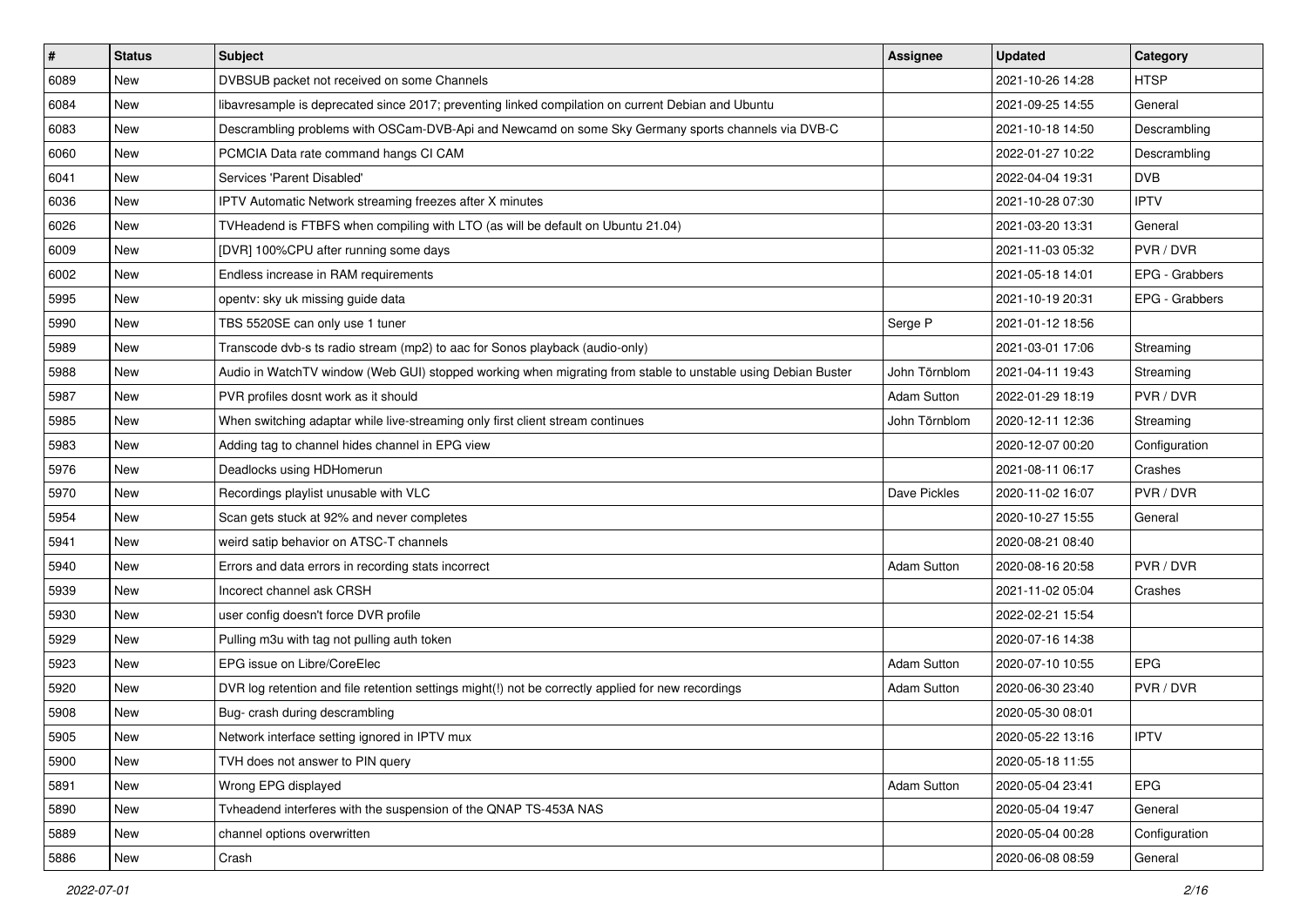| $\sharp$ | <b>Status</b> | <b>Subject</b>                                                                                               | Assignee           | <b>Updated</b>   | Category       |
|----------|---------------|--------------------------------------------------------------------------------------------------------------|--------------------|------------------|----------------|
| 5883     | New           | "DVBSUB Continuity counter error " on PowerVU channels at 76.5C and 91.5C                                    |                    | 2020-05-30 04:35 |                |
| 5881     | <b>New</b>    | Re-run internal EPG grabbers not working                                                                     | <b>Adam Sutton</b> | 2020-04-26 23:41 | EPG - Grabbers |
| 5872     | New           | CRASH: Signal: 11 in PRG: /usr/bin/tvheadend (4.3-1857~g221c29b40)                                           |                    | 2020-04-12 22:27 | Crashes        |
| 5866     | Accepted      | Multicast from multiple sources                                                                              |                    | 2021-02-20 22:32 | <b>IPTV</b>    |
| 5860     | <b>New</b>    | Constant crash on unsubscribe                                                                                |                    | 2022-05-01 13:10 | Crashes        |
| 5857     | New           | Aspect Ratio issue using Video Codec h264 omx                                                                | John Törnblom      | 2020-11-15 20:51 | Transcoding    |
| 5854     | <b>New</b>    | Tuner LNA cannot be turned off                                                                               |                    | 2020-02-11 07:44 |                |
| 5853     | New           | Ignore HTTP arguments + Ignore path components not working                                                   |                    | 2020-02-02 19:30 | <b>IPTV</b>    |
| 5852     | <b>New</b>    | Autorec with series link is recording duplicates                                                             |                    | 2020-09-15 13:06 |                |
| 5851     | New           | Upcoming rec not showing up in EPG if channel changed from DVR tab                                           | <b>Adam Sutton</b> | 2020-01-31 17:21 | PVR / DVR      |
| 5850     | <b>New</b>    | Tyheadend don't switch to the next service after timeout                                                     |                    | 2020-02-01 12:41 | <b>IPTV</b>    |
| 5849     | New           | Build failure on 88f6281 arch - 'fwrite', declared with attribute warn_unused_result [-Werror=unused-result] |                    | 2020-01-31 03:29 | General        |
| 5837     | New           | get.php being appended to every Mux name for IPTV Automatic Network                                          |                    | 2020-01-07 11:34 | <b>IPTV</b>    |
| 5836     | New           | Mux and Service names not updating with IPTV Automatic Network                                               |                    | 2020-01-02 21:47 | <b>IPTV</b>    |
| 5830     | New           | Poor MUX discovery for DVB T2                                                                                |                    | 2019-12-28 13:53 | Configuration  |
| 5801     | New           | Ubuntu 19.10 Kaby Lake vaapi renderD128 diffrent group, not trnascoding                                      |                    | 2020-02-12 06:49 |                |
| 5800     | New           | Tvh will record all episodes without "episode-num" field in Autorec.                                         | <b>Adam Sutton</b> | 2020-10-18 09:36 | PVR / DVR      |
| 5799     | <b>New</b>    | User watching with persistent authentication not identified in status                                        |                    | 2019-12-23 15:57 | User Interface |
| 5797     | New           | "Automatically map epg source" bug                                                                           | <b>Adam Sutton</b> | 2020-09-15 13:07 | EPG - Grabbers |
| 5792     | <b>New</b>    | EAC3 stream disabled on htsp profile                                                                         |                    | 2019-12-14 10:58 | <b>HTSP</b>    |
| 5788     | New           | Duplicate channels from multiple HDhomerun tuners showing on EPG/Timeline guide                              |                    | 2020-12-23 05:20 |                |
| 5786     | <b>New</b>    | OTA: PSIP: ATSC Grabber missing a lot of channels and is incomplete                                          | <b>Adam Sutton</b> | 2020-12-04 10:10 | EPG - Grabbers |
| 5781     | <b>New</b>    | persistent auth doesn't work for playing recordings                                                          | <b>Adam Sutton</b> | 2021-07-13 10:49 | PVR / DVR      |
| 5778     | New           | PCR-Interval errors                                                                                          | Jaroslav Kysela    | 2019-11-15 02:38 | SAT>IP         |
| 5775     | <b>New</b>    | don't pass to the next sat>ip                                                                                | Jaroslav Kysela    | 2019-11-15 02:32 | SAT>IP         |
| 5769     | New           | Over-The-Air: EIT: DVB Grabber missing                                                                       |                    | 2019-11-09 18:48 | <b>DVB</b>     |
| 5765     | New           | New Line Character in filename                                                                               |                    | 2020-12-07 14:13 | General        |
| 5760     | New           | 'Clear all statistics' button does not clear disconnected channel stats                                      |                    | 2021-03-10 19:50 | API            |
| 5757     | New           | New autorecordings should not record actual running streams partly                                           | <b>Adam Sutton</b> | 2019-10-21 11:14 | PVR / DVR      |
| 5756     | New           | High bandwith at one tuner                                                                                   | John Törnblom      | 2019-11-26 08:58 | Streaming      |
| 5748     | New           | Usability Bug DVB-S2 Tuner Configuration Master Tuner                                                        |                    | 2020-03-03 23:23 | User Interface |
| 5742     | New           | "Watch TV" Audio do not work on some streams                                                                 | John Törnblom      | 2019-10-08 15:27 | Streaming      |
| 5738     | New           | Tvheadend on synology nas with Xoro 8100 - scan no data, failed                                              |                    | 2019-10-06 20:37 | Configuration  |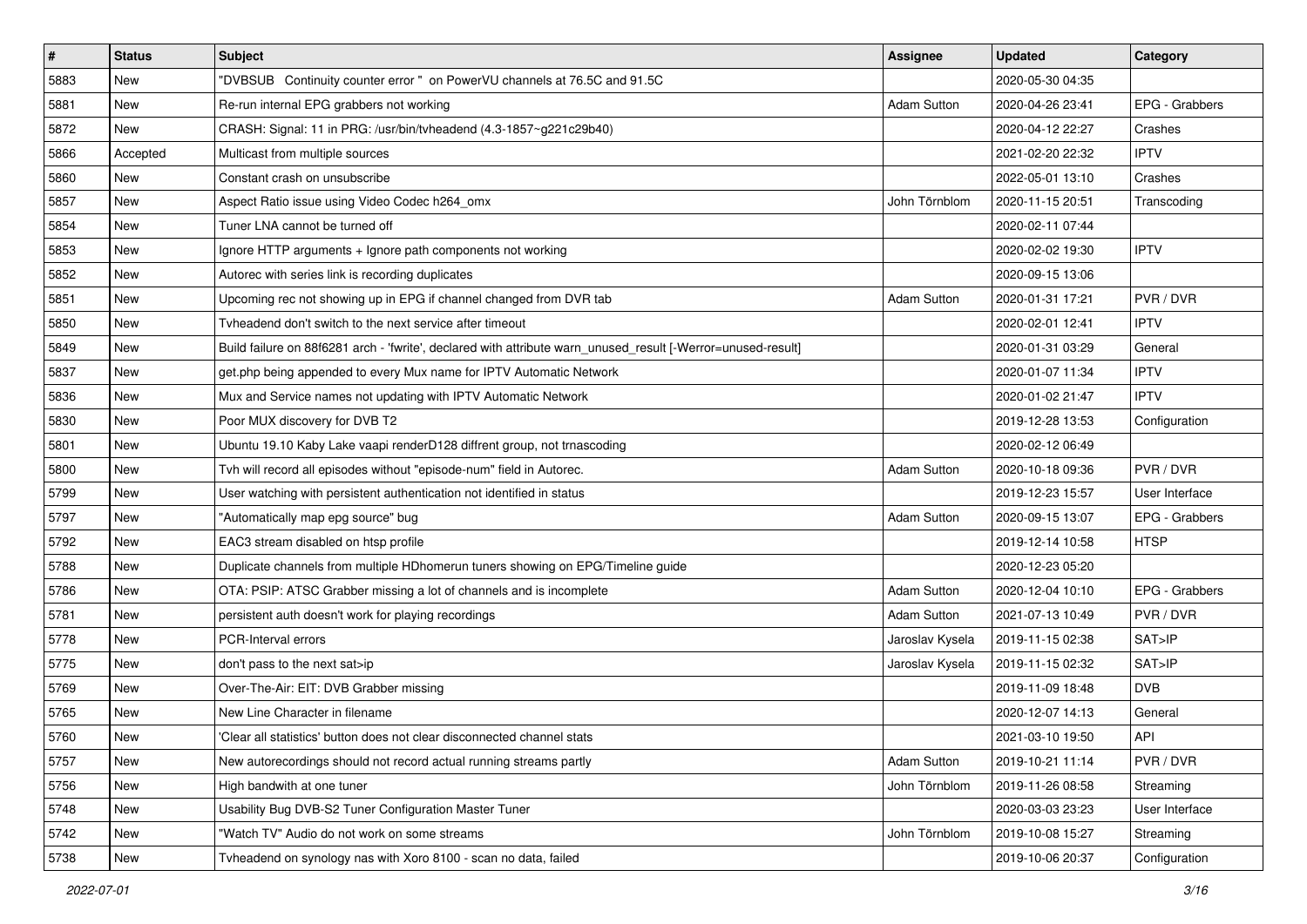| $\sharp$ | <b>Status</b> | <b>Subject</b>                                                                                    | <b>Assignee</b>    | <b>Updated</b>   | Category       |
|----------|---------------|---------------------------------------------------------------------------------------------------|--------------------|------------------|----------------|
| 5737     | New           | Fedora 30 - RPM Build                                                                             |                    | 2019-09-30 15:27 | Packaging      |
| 5733     | <b>New</b>    | Failed to scan muxes with hauppauge wintv starbust 2                                              |                    | 2019-09-24 18:14 | <b>DVB</b>     |
| 5730     | New           | failed to store epg to disk                                                                       | <b>Adam Sutton</b> | 2019-09-16 22:23 | <b>EPG</b>     |
| 5727     | New           | undefined reference to `x265::detect512()'                                                        |                    | 2019-09-24 09:39 |                |
| 5726     | <b>New</b>    | Attribut »alloc_size« an einer Funktion mit Rückgabetyp »int« wird ignoriert [-Werror=attributes] |                    | 2019-09-13 08:21 |                |
| 5725     | New           | Series record entries lost when relevant channels are removed and re-added.                       | <b>Adam Sutton</b> | 2019-09-10 11:49 | PVR / DVR      |
| 5719     | <b>New</b>    | Functioning autorecs suddenly stop recording                                                      | <b>Adam Sutton</b> | 2019-08-22 21:18 | PVR / DVR      |
| 5714     | New           | Audio out of sync with video while transcoding                                                    | John Törnblom      | 2019-08-16 10:25 | Transcoding    |
| 5710     | <b>New</b>    | Access entry: channel tag filter                                                                  |                    | 2019-09-16 12:27 | General        |
| 5706     | <b>New</b>    | Enigma2 playlist export is missing some metadata fields                                           | John Törnblom      | 2019-10-19 00:26 | Streaming      |
| 5705     | Accepted      | Debian package does not get removed fully                                                         |                    | 2021-02-18 19:06 | Packaging      |
| 5703     | <b>New</b>    | Airplay audio output delay or stutters (VLC or Kodi client)                                       | John Törnblom      | 2019-08-10 09:19 | Streaming      |
| 5701     | New           | Fix for: VAAPI h264 encoding: bad picture quality for a minute                                    | John Törnblom      | 2019-10-07 11:27 | Transcoding    |
| 5697     | New           | Raw Audio Output for ADTS vs LATM                                                                 | John Törnblom      | 2020-04-27 18:11 | Transcoding    |
| 5694     | New           | Server only cycle trough the 2 top priority services when they fails                              |                    | 2019-07-26 20:47 | <b>IPTV</b>    |
| 5693     | New           | Disabled Recordings added by Autorec get enabled again                                            |                    | 2019-07-26 00:39 |                |
| 5690     | New           | Incompleted DVB recordings - Tvheadend error Time missed                                          | <b>Adam Sutton</b> | 2019-07-26 09:46 | PVR / DVR      |
| 5689     | <b>New</b>    | Low signal channels cannot be tuned in HDHomeRun                                                  |                    | 2019-07-21 02:58 | <b>DVB</b>     |
| 5687     | New           | DVB-T2 taking so long to tune, then play                                                          |                    | 2019-07-20 17:34 | <b>HTSP</b>    |
| 5683     | <b>New</b>    | web interface - mux schedulers - mux column sort not working                                      |                    | 2019-07-11 07:36 | User Interface |
| 5682     | New           | segfault libpthread                                                                               |                    | 2019-07-11 19:50 | Crashes        |
| 5677     | <b>New</b>    | Sat>lp Server on 2nd NIC / 2nd Subnet not found by Tvheadend                                      |                    | 2019-07-20 20:31 | General        |
| 5676     | <b>New</b>    | EMM packets not being written to DDCI adapters                                                    |                    | 2019-07-06 20:05 | Descrambling   |
| 5675     | New           | Tvheadend Command hello failed: No response received - needs a re-install on every boot           | <b>Adam Sutton</b> | 2019-07-08 16:35 | PVR / DVR      |
| 5674     | <b>New</b>    | Deb packaging: config paths                                                                       |                    | 2019-07-01 06:17 | Packaging      |
| 5673     | Accepted      | <b>Buster armhf Builds</b>                                                                        |                    | 2021-10-11 20:35 |                |
| 5670     | New           | why tv headend channels freez in channels change                                                  |                    | 2019-07-04 18:32 | <b>IPTV</b>    |
| 5666     | New           | Bouquet interfering with Schedules Direct internal grabber.                                       | Adam Sutton        | 2019-09-10 15:54 | EPG - Grabbers |
| 5665     | New           | VA-API encodes with hardware but doesn't decode                                                   | John Törnblom      | 2019-06-24 05:30 | Transcoding    |
| 5664     | New           | New Kernel 4.19.43 -> linuxdvb: Silicon Labs Si2168 #1 : DVB-C #0 - poll TIMEOUT AFTER REBOOT     |                    | 2019-06-29 15:09 | <b>DVB</b>     |
| 5648     | New           | too much queued table input data (over 2MB), discarding new (related to EIT grabbing)             |                    | 2020-05-13 03:41 | General        |
| 5647     | New           | htsp connection lost if you are playing a dvr file when enter into webui                          |                    | 2019-06-09 13:30 | <b>HTSP</b>    |
| 5641     | New           | EMM not being sent to Oscam server using CCCAM                                                    |                    | 2019-08-15 08:43 | Descrambling   |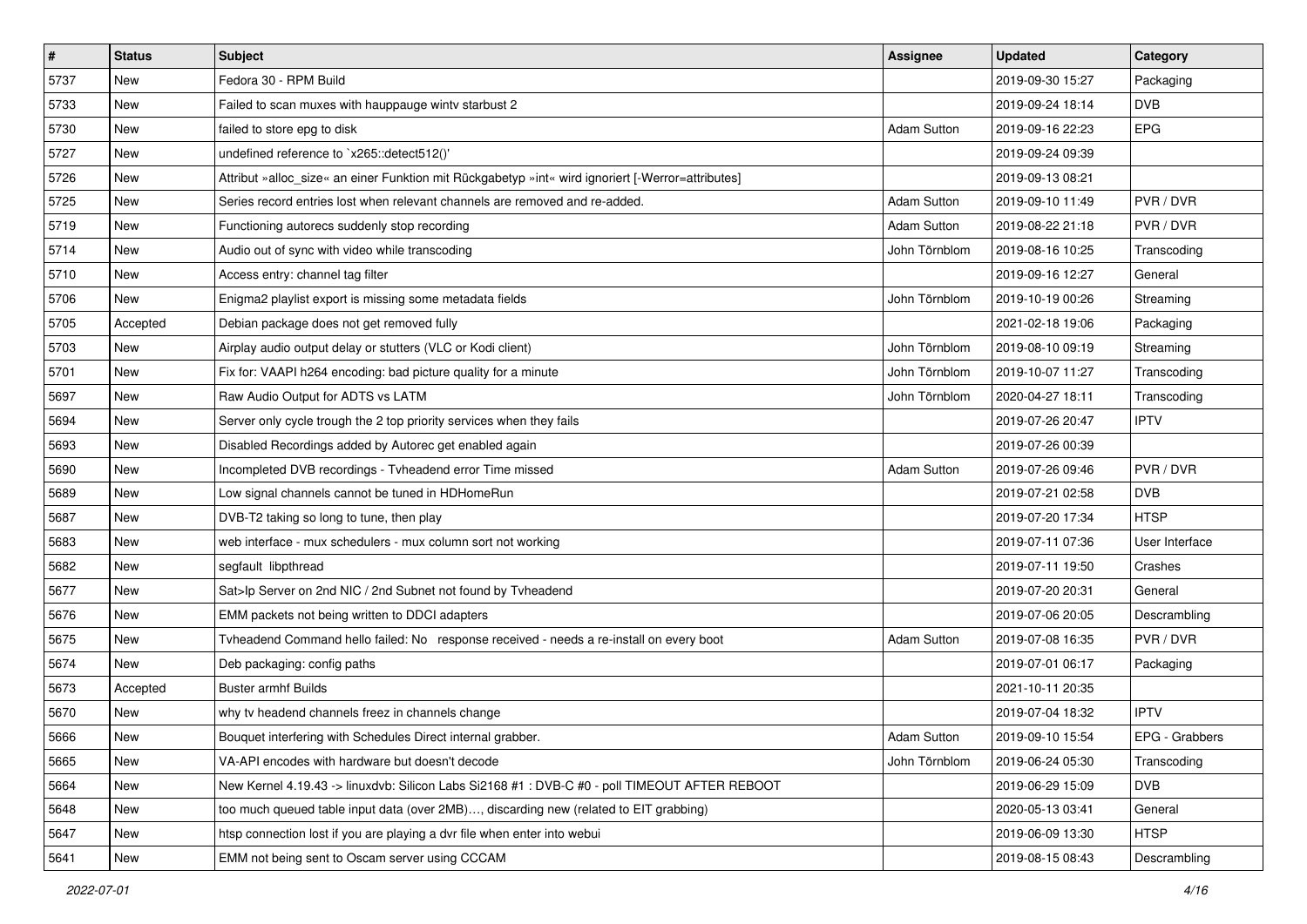| $\vert$ # | <b>Status</b> | <b>Subject</b>                                                                                                     | <b>Assignee</b>    | <b>Updated</b>   | Category       |
|-----------|---------------|--------------------------------------------------------------------------------------------------------------------|--------------------|------------------|----------------|
| 5637      | New           | Picon automatic build fails on TVH 4.2.8-15~gdae846765                                                             |                    | 2019-05-23 23:35 | Configuration  |
| 5636      | <b>New</b>    | DVBT2 mux HTSP streaming problems while PASS profile is OK                                                         |                    | 2019-09-18 08:05 | <b>HTSP</b>    |
| 5632      | New           | autorecs with duplicate handling set to "record if different episode number" don't take into account season number | <b>Adam Sutton</b> | 2019-06-01 13:23 | PVR / DVR      |
| 5631      | <b>New</b>    | Dolby E audio                                                                                                      |                    | 2020-02-13 08:44 | <b>DVB</b>     |
| 5629      | <b>New</b>    | EIT: DVB Grabber Starting the IPTV Stream                                                                          |                    | 2019-12-30 02:56 |                |
| 5626      | <b>New</b>    | Abort recording does not update display                                                                            |                    | 2019-05-10 11:39 | HTSP           |
| 5620      | New           | satip server on port 554 unnecessarily limited to root only                                                        | Jaroslav Kysela    | 2019-05-10 07:50 | SAT>IP         |
| 5609      | New           | Can't tune DVB-T usb sticks with aarch64 kernel                                                                    |                    | 2019-04-22 19:24 | <b>DVB</b>     |
| 5608      | <b>New</b>    | recording stops unexpected                                                                                         | Adam Sutton        | 2019-04-21 16:21 | PVR / DVR      |
| 5607      | <b>New</b>    | VAAPI h264 encoding: bad picture quality for a minute                                                              | John Törnblom      | 2019-08-06 10:22 | Streaming      |
| 5602      | <b>New</b>    | No connection to the Tyheadend                                                                                     | <b>Adam Sutton</b> | 2019-04-15 21:08 | PVR / DVR      |
| 5601      | New           | haproxy can only authenticate via plaintext                                                                        | John Törnblom      | 2019-04-15 20:56 | Streaming      |
| 5600      | <b>New</b>    | Pending scans get stuck in pending in a special case                                                               |                    | 2020-06-29 16:25 |                |
| 5597      | New           | Tvheadend to kodi only shows the logos of the channels via htsp and only admin user                                |                    | 2019-04-11 10:26 | <b>IPTV</b>    |
| 5596      | <b>New</b>    | To many muxes ignored or failed                                                                                    |                    | 2019-04-14 11:24 |                |
| 5595      | New           | Muxes Scan Result = Failed or too few services are found                                                           |                    | 2019-04-10 19:08 | Configuration  |
| 5593      | <b>New</b>    | Tvheadend latest git hit segmentation fault wtih dtmb tunner                                                       |                    | 2019-04-06 12:48 | <b>DVB</b>     |
| 5592      | <b>New</b>    | No services mapped on ISDB-T (trace included)                                                                      |                    | 2019-04-07 22:09 |                |
| 5591      | New           | spurious extra recording scheduled                                                                                 | <b>Adam Sutton</b> | 2019-04-07 10:19 | PVR / DVR      |
| 5589      | <b>New</b>    | autorecs don't work properly                                                                                       | <b>Adam Sutton</b> | 2019-04-07 08:21 | PVR / DVR      |
| 5588      | New           | VLC is disconnectet right after connection                                                                         |                    | 2019-03-29 18:19 | <b>HTSP</b>    |
| 5587      | <b>New</b>    | User - DVR profile                                                                                                 |                    | 2020-10-18 23:02 | Configuration  |
| 5578      | <b>New</b>    | several identical Entries for Categorys in Web-UI                                                                  | Adam Sutton        | 2019-03-15 14:34 | <b>EPG</b>     |
| 5577      | New           | OTA EPG Data (EIT) - multiple transponder sources                                                                  | <b>Adam Sutton</b> | 2019-03-22 04:16 | <b>EPG</b>     |
| 5574      | New           | recordings m3u shows recording from all users                                                                      |                    | 2019-03-13 19:14 | <b>HTSP</b>    |
| 5571      | <b>New</b>    | next status is not updated if the frist upcoming recording is disabled in the gui                                  |                    | 2019-03-11 22:12 | <b>API</b>     |
| 5569      | New           | high bandwith during epg grab                                                                                      | <b>Adam Sutton</b> | 2019-03-11 19:40 | EPG - Grabbers |
| 5560      | New           | Windows prohibited characters not removed when creating subdirectory names                                         | Adam Sutton        | 2021-02-23 19:37 | PVR / DVR      |
| 5559      | New           | Memory Information Entries showing negative Numbers                                                                |                    | 2019-02-25 15:15 |                |
| 5558      | New           | linuxdvb status / diseqc - global lock problems with complex setup and/or slow drivers                             |                    | 2021-02-20 22:32 | General        |
| 5557      | New           | Bougets not importing properly                                                                                     |                    | 2019-02-24 08:55 |                |
| 5555      | New           | tveadend.org password reset does not work                                                                          |                    | 2019-02-24 11:45 |                |
| 5554      | New           | Is this a real bugs?                                                                                               |                    | 2019-06-24 15:07 | General        |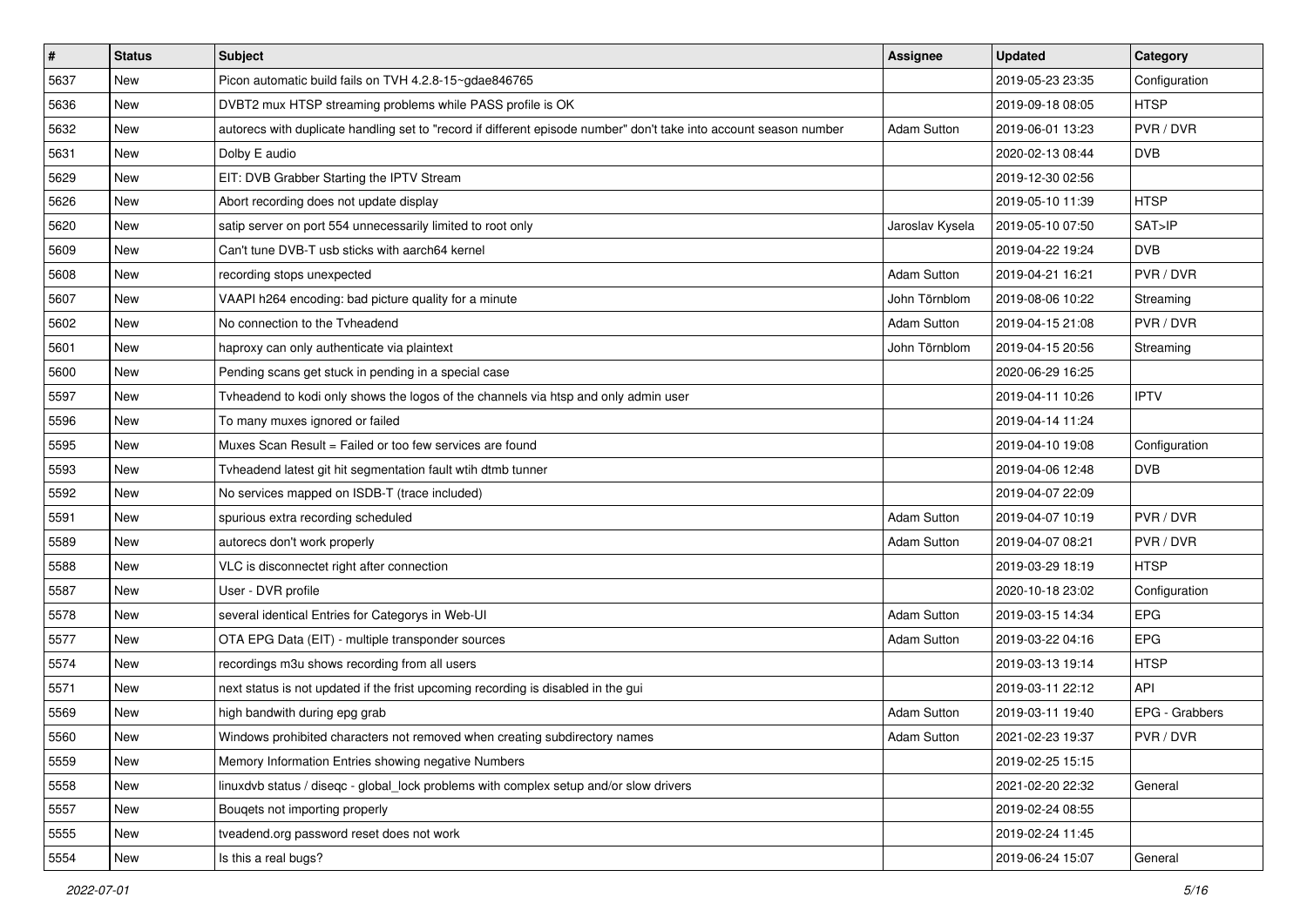| $\#$ | <b>Status</b> | Subject                                                                                        | <b>Assignee</b>    | <b>Updated</b>   | Category       |
|------|---------------|------------------------------------------------------------------------------------------------|--------------------|------------------|----------------|
| 5553 | New           | "Network discovery" is set to "Disable" after restarting service                               |                    | 2019-03-24 19:50 |                |
| 5551 | New           | HTSP connection shows status as "streaming" even though no stream is being running             | John Törnblom      | 2019-02-17 22:06 | Streaming      |
| 5543 | Accepted      | no updates for raspbian-stretch?                                                               | John Törnblom      | 2019-02-23 19:01 | Infrastructure |
| 5538 | New           | Import m3u-list from other Tvheadend-Server                                                    |                    | 2019-02-14 11:45 | <b>IPTV</b>    |
| 5537 | New           | Automatic network DIGEST autentification                                                       |                    | 2019-02-12 12:24 | <b>IPTV</b>    |
| 5534 | New           | Streaming Error "libav: AVCodecContext: Error setting profile 77."                             | John Törnblom      | 2019-05-13 00:35 | Streaming      |
| 5528 | <b>New</b>    | <b>Accessed Denied</b>                                                                         |                    | 2019-02-06 20:53 |                |
| 5527 | New           | Recording fails with space characters in Recording system path                                 | <b>Adam Sutton</b> | 2019-02-06 17:44 | PVR / DVR      |
| 5520 | New           | Crsash -fault address?                                                                         |                    | 2019-01-25 20:49 | <b>IPTV</b>    |
| 5514 | New           | Transcoding AAC-LATM to AAC (still?) doesn't work                                              | John Törnblom      | 2019-01-21 20:12 | Transcoding    |
| 5508 | New           | Autorecs priority and scheduling don't record full tv shows                                    | <b>Adam Sutton</b> | 2019-03-06 21:48 | PVR / DVR      |
| 5499 | Accepted      | DVB-C UK Virgin OTA not working                                                                | <b>Adam Sutton</b> | 2019-11-06 18:59 | EPG - Grabbers |
| 5496 | New           | Only after a reboot all sat>ip tuners are accessible again                                     | Jaroslav Kysela    | 2019-11-01 18:19 | SAT>IP         |
| 5494 | <b>New</b>    | EITp/f fails if EPG is from a different network                                                | <b>Adam Sutton</b> | 2020-02-12 11:55 | PVR / DVR      |
| 5491 | <b>New</b>    | Autorec ignores "Start after" and "Start before"                                               | Adam Sutton        | 2019-01-11 16:02 | PVR / DVR      |
| 5483 | New           | premature recording complete                                                                   | <b>Adam Sutton</b> | 2019-01-06 01:21 | PVR / DVR      |
| 5478 | New           | tvheadend crashes if got requests for 5 or more streams instantly                              |                    | 2019-01-09 09:41 | Crashes        |
| 5465 | New           | Vaapi hevc video transcoding via AMDGPU (Radeon) not working                                   | John Törnblom      | 2019-11-20 01:09 | Transcoding    |
| 5457 | New           | 4.3-1690 hangs after starting a recording                                                      |                    | 2018-12-26 09:45 |                |
| 5451 | New           | Streaming error with multiple subscriptions per strem                                          | John Törnblom      | 2020-11-12 14:03 | Streaming      |
| 5450 | New           | Extra Start/Stop time cannot be set to 0                                                       | <b>Adam Sutton</b> | 2019-01-08 13:13 | PVR / DVR      |
| 5449 | New           | CAPMT descrambler does not work with frontend1                                                 |                    | 2019-01-15 12:28 | Descrambling   |
| 5439 | New           | service mapper: Services without A/V streams are detected in SDT but cannot be mapped          |                    | 2021-02-20 22:32 |                |
| 5438 | New           | DVR Errors not counting up in Subscriptions view                                               |                    | 2018-12-15 18:33 |                |
| 5433 | <b>New</b>    | Continuity errors in VLC and Kodi                                                              |                    | 2018-12-17 15:38 | General        |
| 5432 | New           | using multiple DVB-C frontends(FBC) on mut@nt/mutant/gfutures hd530c with OpenPLi 6.2          |                    | 2018-12-25 10:01 | <b>DVB</b>     |
| 5423 | New           | Streaming and scanning on same transponder/mux                                                 |                    | 2018-12-13 09:06 | <b>DVB</b>     |
| 5420 | New           | ipty freezing                                                                                  |                    | 2018-12-30 09:33 | <b>IPTV</b>    |
| 5419 | New           | ERROR]:tsfix: transport stream H264, DTS discontinuity. - No tracebility to mux                |                    | 2018-12-16 08:55 | <b>IPTV</b>    |
| 5417 | Resolved      | Each time the channel is changed, the memory is more occupied by the GPU -> NVENC -> Transcode |                    | 2021-05-18 14:01 | Transcoding    |
| 5414 | New           | linuxdvb: allow bigger initial sleep time before the first command is send to rotor            |                    | 2019-06-12 10:10 |                |
| 5408 | New           | Picons build fails on TVH 4.3                                                                  |                    | 2018-12-09 17:12 | Configuration  |
| 5401 | New           | Unable to compile on Gentoo - getting error: "_FORTIFY_SOURCE" redefined                       |                    | 2019-05-03 16:51 |                |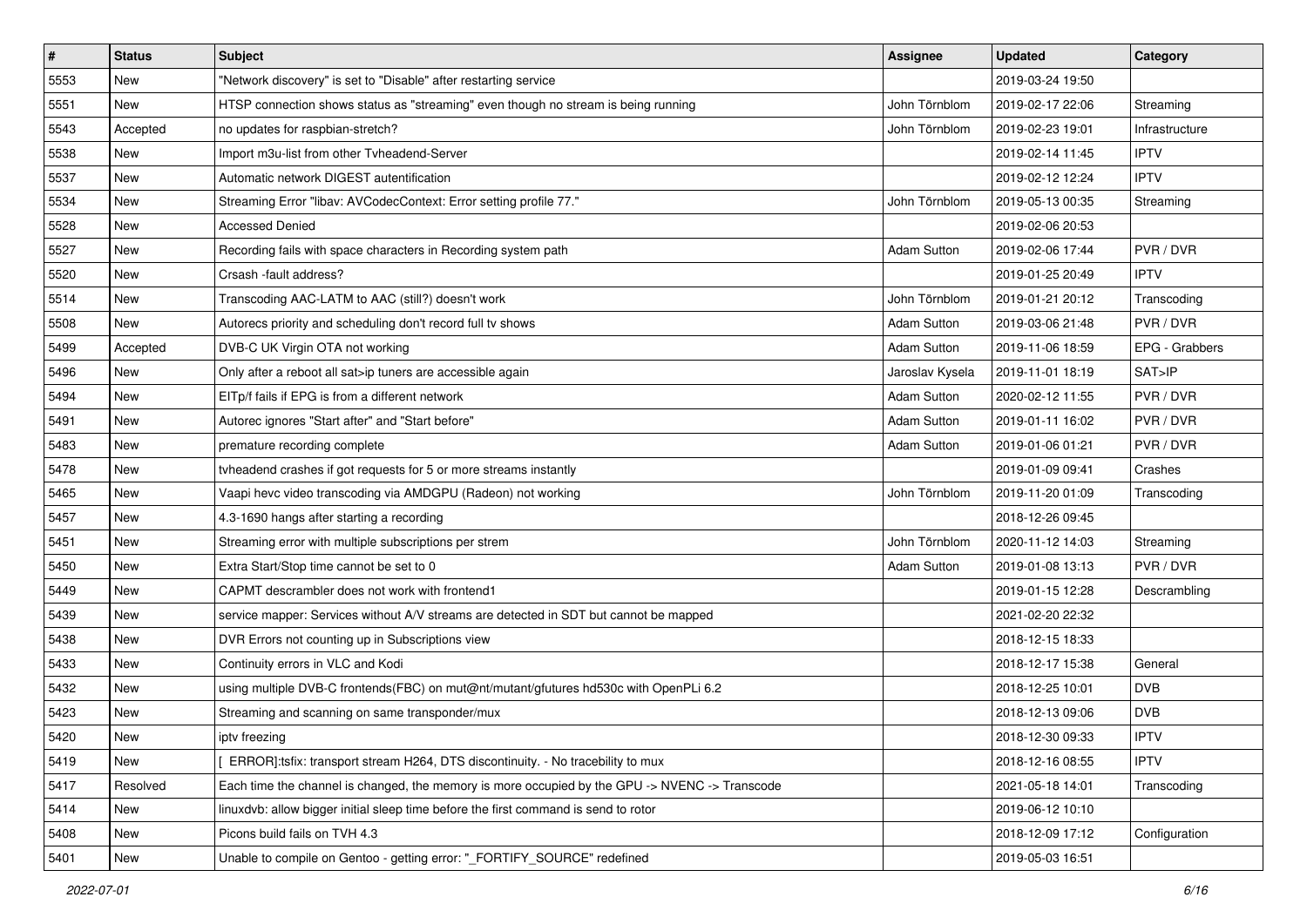| #    | <b>Status</b> | <b>Subject</b>                                                                                                                     | <b>Assignee</b>    | <b>Updated</b>   | Category        |
|------|---------------|------------------------------------------------------------------------------------------------------------------------------------|--------------------|------------------|-----------------|
| 5397 | New           | Profiles Issue with options and clone                                                                                              |                    | 2018-12-06 15:41 | User Interface  |
| 5388 | New           | Kill hanging xmltv grabbers after save timeout                                                                                     | <b>Adam Sutton</b> | 2018-12-03 08:52 | EPG - Grabbers  |
| 5387 | New           | External Bouquet for DVB-C/T does not see any services                                                                             |                    | 2019-09-24 14:27 |                 |
| 5386 | New           | Failed to start Tvheadend - a TV streaming server and DVR                                                                          |                    | 2018-12-03 14:48 |                 |
| 5384 | <b>New</b>    | Getting incorrect parameters on AAC audio streams                                                                                  |                    | 2018-12-02 04:55 | Demultiplex     |
| 5375 | New           | Transcoding: AVFilter: Invalid parameters provided.                                                                                | John Törnblom      | 2018-12-05 14:48 | Transcoding     |
| 5371 | <b>New</b>    | Changing Upcoming/Current Recordings settings in webinterface messes up UI                                                         |                    | 2018-12-03 22:18 | User Interface  |
| 5369 | New           | EPG guide transfer to kodi client with force tvheadend restart only                                                                | <b>Adam Sutton</b> | 2018-11-30 22:38 | <b>EPG</b>      |
| 5368 | New           | Sundtek DVB-C not working after update                                                                                             |                    | 2018-12-04 08:18 | <b>DVB</b>      |
| 5366 | <b>New</b>    | EPG text is badly encoded and needs cleaning                                                                                       | <b>Adam Sutton</b> | 2018-12-01 18:49 | <b>EPG</b>      |
| 5364 | New           | Triggered XML EPG grab always runs twice                                                                                           | <b>Adam Sutton</b> | 2019-05-03 18:22 | EPG - Grabbers  |
| 5363 | <b>New</b>    | strange freeze after 4.3-1584                                                                                                      |                    | 2018-11-29 08:46 | Crashes         |
| 5355 | New           | CPU usage higher with MPEG-TS Spawn transcoding than with built in transcoding?                                                    | John Törnblom      | 2018-11-27 07:33 | Transcoding     |
| 5354 | <b>New</b>    | Crash does not cause recordings to be marked as failed                                                                             |                    | 2018-11-26 22:40 |                 |
| 5351 | <b>New</b>    | Re-Recording issue: Weak stream                                                                                                    |                    | 2019-01-06 13:12 | General         |
| 5346 | <b>New</b>    | No audio when already recording the same channel                                                                                   | John Törnblom      | 2018-12-10 16:14 | Streaming       |
| 5332 | <b>New</b>    | Not picking up NIT tables after DVB-C scan                                                                                         | John Törnblom      | 2018-11-27 17:32 | <b>Muxers</b>   |
| 5331 | New           | Recheck auto recordings after XMLTV import.                                                                                        | <b>Adam Sutton</b> | 2018-11-18 12:51 | EPG - Grabbers  |
| 5327 | <b>New</b>    | relative recording path                                                                                                            | <b>Adam Sutton</b> | 2018-11-24 19:28 | PVR / DVR       |
| 5326 | New           | tvheadend stuck at DTS and PCR diff is very big and after this error pvr.hts says - Command hello failed: No response<br>received. |                    | 2018-12-25 17:30 | <b>HTSP</b>     |
| 5325 | <b>New</b>    | idle mux scan stuck at certain mux                                                                                                 |                    | 2018-11-22 11:44 | <b>DVB</b>      |
| 5319 | Accepted      | IPTV Stream in SAT-IP Server "stops"                                                                                               |                    | 2019-02-01 15:48 |                 |
| 5315 | New           | DVB-S2X specific modulations and roll-offs.                                                                                        |                    | 2018-11-04 18:23 | <b>DVB</b>      |
| 5313 | <b>New</b>    | EPG-Details not complete                                                                                                           | <b>Adam Sutton</b> | 2018-11-04 12:25 | EPG - Grabbers  |
| 5312 | New           | Wrong timespan with instant recording during timeshift                                                                             | <b>Adam Sutton</b> | 2018-11-04 14:21 | Timeshift       |
| 5307 | <b>New</b>    | Rotor tuning never finishes when client software is too impatient                                                                  |                    | 2018-11-15 15:01 | <b>DVB</b>      |
| 5299 | New           | IPTV - handle better scan procedure for temporary unavailable streams                                                              |                    | 2018-10-29 17:40 | Service Mapping |
| 5293 | New           | Multiple one mux instances (Common Interface Service limit)                                                                        |                    | 2018-10-30 19:19 | Descrambling    |
| 5290 | New           | User access: Limit connections                                                                                                     |                    | 2018-10-31 07:11 |                 |
| 5284 | New           | no upgrade over the new repo                                                                                                       |                    | 2018-10-22 20:52 | Patches         |
| 5275 | New           | Intermittent Recording Failed - missing \$n in format string?                                                                      | <b>Adam Sutton</b> | 2018-10-19 13:13 | PVR / DVR       |
| 5272 | New           | video playback was aborted due to a corruption problem                                                                             | John Törnblom      | 2018-10-23 18:23 | Transcoding     |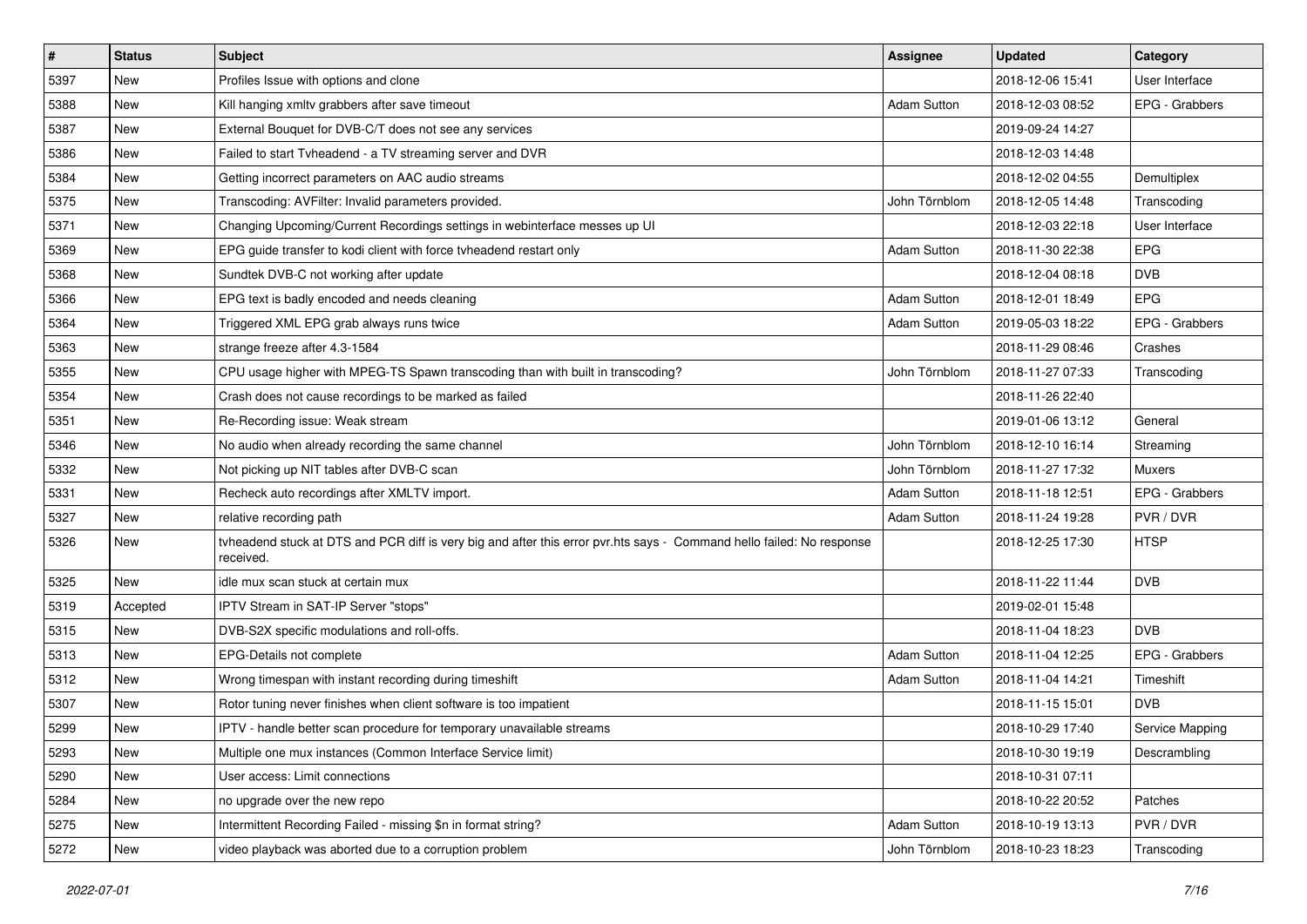| $\vert$ # | <b>Status</b> | <b>Subject</b>                                                                                                   | Assignee           | <b>Updated</b>   | Category       |
|-----------|---------------|------------------------------------------------------------------------------------------------------------------|--------------------|------------------|----------------|
| 5271      | New           | Sat>ip subscriptions                                                                                             | Jaroslav Kysela    | 2018-10-18 17:42 | SAT>IP         |
| 5265      | <b>New</b>    | Channel Name not shown in SAT-IP Subscriptions                                                                   |                    | 2018-10-16 21:06 |                |
| 5257      | <b>New</b>    | $AAC-LATM \nightharpoonup AAC$ (sac) no audio stream with transcoding (Reopen of #3105)                          | John Törnblom      | 2018-10-14 19:36 | Transcoding    |
| 5251      | New           | EPG grabbing invalid checksum and lots of errors                                                                 | Adam Sutton        | 2018-10-20 23:32 | EPG - Grabbers |
| 5250      | <b>New</b>    | <b>IPTV</b> freeze after tens of seconds                                                                         |                    | 2018-12-07 08:35 | <b>IPTV</b>    |
| 5246      | New           | DVB-MPE support (SmartBEAM) DVB over IP                                                                          |                    | 2018-10-09 15:41 | Demultiplex    |
| 5244      | <b>New</b>    | Website: Favicon                                                                                                 |                    | 2018-10-08 02:14 | Infrastructure |
| 5241      | New           | Subtitles in MKV recording have no duration set                                                                  | John Törnblom      | 2018-10-08 14:51 | <b>Muxers</b>  |
| 5237      | <b>New</b>    | Cont from #5235: 'libavresample' required by 'virtual:world'                                                     |                    | 2019-03-16 14:24 | General        |
| 5234      | <b>New</b>    | Crash occurring everyday on Arch Linux using AUR tvheadend-git package                                           |                    | 2018-10-10 21:32 | Crashes        |
| 5233      | <b>New</b>    | DVR scheduling bug: cannot record all instances of a programme                                                   | <b>Adam Sutton</b> | 2019-10-23 18:42 | PVR / DVR      |
| 5225      | New           | Skipped re-runs show up as failed recordings                                                                     | <b>Adam Sutton</b> | 2018-10-05 17:00 | PVR / DVR      |
| 5224      | New           | Limiting user to the channel tags not working                                                                    |                    | 2018-09-28 11:13 | User Interface |
| 5220      | New           | EPG recording won't stop                                                                                         | <b>Adam Sutton</b> | 2018-09-30 10:21 | PVR / DVR      |
| 5218      | <b>New</b>    | invalid checksum                                                                                                 | <b>Adam Sutton</b> | 2018-09-24 11:58 | EPG - Grabbers |
| 5210      | <b>New</b>    | DVR: major issue: sky.de recordings end prematurely when OTA EPG grabber runs [stable git]                       | <b>Adam Sutton</b> | 2018-10-16 10:28 | PVR / DVR      |
| 5196      | New           | Crash when using satip server                                                                                    |                    | 2018-09-10 11:09 |                |
| 5186      | <b>New</b>    | Not respected "Auto-refresh" unselecting                                                                         |                    | 2018-08-26 21:53 | User Interface |
| 5177      | New           | Weird stream encoding                                                                                            |                    | 2018-08-21 14:13 |                |
| 5174      | <b>New</b>    | subtitle scraping wrong (double subtitle) if text contains apex character '                                      | <b>Adam Sutton</b> | 2018-08-13 10:43 | EPG - Grabbers |
| 5166      | New           | Deterioration of function                                                                                        | Adam Sutton        | 2018-07-29 19:22 | PVR / DVR      |
| 5165      | <b>New</b>    | Discovery by desc.xml not respecting external RTSP port                                                          | Jaroslav Kysela    | 2018-07-27 10:30 | SAT > IP       |
| 5162      | <b>New</b>    | Network/mux/service charset fails with ATSC PSIP EPG grabber                                                     | <b>Adam Sutton</b> | 2018-07-22 04:50 | EPG - Grabbers |
| 5158      | New           | EPG fails on new PBS station                                                                                     | <b>Adam Sutton</b> | 2018-07-17 02:33 | <b>EPG</b>     |
| 5156      | <b>New</b>    | TVheadend V 4.3.x (master) Client found not Sat>IP Server                                                        |                    | 2018-07-16 09:54 | <b>IPTV</b>    |
| 5153      | New           | Persistance Problem using Raspberry Build 4.2.5-18~g951777a51                                                    |                    | 2018-08-07 20:27 | Configuration  |
| 5150      | New           | Incorrect UI Level behaviour when using universal "" user with other users coming from same IP (allowed network) |                    | 2019-01-25 22:26 | User Interface |
| 5144      | New           | tvheadend is not able to handle IPTV master urls                                                                 |                    | 2018-07-01 22:20 |                |
| 5142      | New           | TV headend stops working and recording frequently but the service itself is running                              |                    | 2018-06-28 11:45 | General        |
| 5140      | New           | <b>TVHeadend not recording</b>                                                                                   |                    | 2018-06-25 15:24 |                |
| 5133      | New           | Incorrect work of USALS                                                                                          |                    | 2018-07-06 11:58 |                |
| 5129      | New           | merge 2 tvheadend server 4.2.6                                                                                   |                    | 2018-06-18 09:45 | <b>IPTV</b>    |
| 5126      | New           | Clone button in CA page of webif opens Add dialog (tvh 4.2.2-32)                                                 |                    | 2018-05-29 21:53 | Configuration  |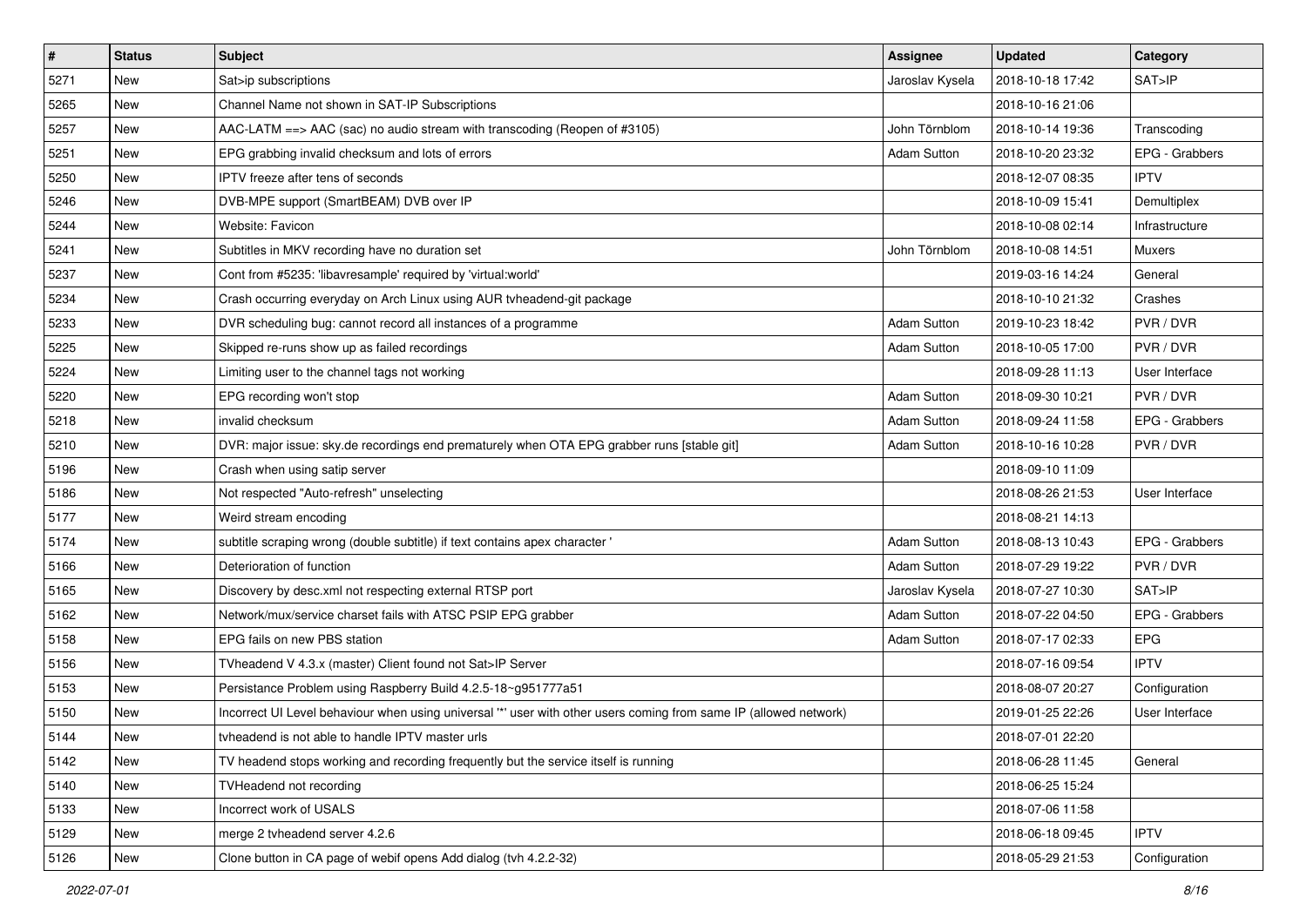| $\sharp$ | <b>Status</b> | Subject                                                                                                                                                       | <b>Assignee</b>    | <b>Updated</b>   | Category        |
|----------|---------------|---------------------------------------------------------------------------------------------------------------------------------------------------------------|--------------------|------------------|-----------------|
| 5122     | New           | xmltv/channels error                                                                                                                                          |                    | 2018-05-26 10:27 |                 |
| 5116     | <b>New</b>    | Channel icons broken (Image cache)                                                                                                                            |                    | 2018-05-19 03:45 | General         |
| 5115     | <b>New</b>    | Shared EMM's are not sent to Oscam after commit 25dfdb64f3005a47823db320a77a4bf964ceb3b1                                                                      |                    | 2019-09-03 21:53 | Descrambling    |
| 5114     | New           | the video ram saturates until image loss when transcoding with nvenc                                                                                          | John Törnblom      | 2018-05-18 03:20 | Transcoding     |
| 5113     | <b>New</b>    | Can't record anything but pass format                                                                                                                         |                    | 2018-06-20 03:44 |                 |
| 5112     | New           | error: 'strncpy' output truncated before terminating                                                                                                          |                    | 2018-05-17 23:51 |                 |
| 5109     | <b>New</b>    | timeshift buffer size growing unlimited                                                                                                                       | <b>Adam Sutton</b> | 2021-01-14 11:22 | PVR / DVR       |
| 5108     | New           | Deadlock on shutdown with DDCI                                                                                                                                |                    | 2018-05-10 13:36 | Descrambling    |
| 5107     | <b>New</b>    | SIGSEGV in tvh:ldvb-ddci-r after stopping playback of a scrambled service handled by a DDCI CAM                                                               |                    | 2018-05-10 13:15 | Crashes         |
| 5105     | New           | Alter programme description to include detailed information removes original description                                                                      |                    | 2018-05-07 13:11 |                 |
| 5101     | <b>New</b>    | EyeTV Netstream 4C                                                                                                                                            |                    | 2021-10-25 12:40 |                 |
| 5100     | New           | TVHeadend sometimes hangs when encountering errors in an ATSC stream                                                                                          |                    | 2018-05-13 08:07 | Crashes         |
| 5099     | New           | cccam protocol 2.3.0 - Ignore ECM request                                                                                                                     |                    | 2021-11-09 12:07 | Descrambling    |
| 5098     | <b>New</b>    | Playback does not start with a GOP and as a result the video stream is not valid at the biginning of playback.                                                |                    | 2018-05-04 18:58 | <b>HTSP</b>     |
| 5096     | New           | Working installation with Kodi frontend for Live TV, but recording fails with "mpegts: too much queued table input data'<br>after creating "(null)" directory | <b>Adam Sutton</b> | 2018-05-11 07:01 | PVR / DVR       |
| 5095     | New           | same autorecords don't creating a real file                                                                                                                   | <b>Adam Sutton</b> | 2019-12-09 00:35 | PVR / DVR       |
| 5094     | <b>New</b>    | Can not delete bouquets                                                                                                                                       |                    | 2018-05-03 13:22 | User Interface  |
| 5093     | New           | Autorefresh don't work after remove records from upcoming record list                                                                                         |                    | 2019-12-09 04:02 | User Interface  |
| 5089     | <b>New</b>    | Duplicate handling not working with missed recording                                                                                                          | <b>Adam Sutton</b> | 2018-05-02 11:24 | PVR / DVR       |
| 5088     | New           | HTSP "epgQuery" method results are not sorted                                                                                                                 |                    | 2018-04-29 16:33 | <b>HTSP</b>     |
| 5086     | New           | <b>BISS</b> descramble error                                                                                                                                  |                    | 2018-04-25 15:07 | Descrambling    |
| 5078     | New           | Transcoding 30i video results in 30p output instead of 60p, resulting in jerky motion compared to the source video                                            | John Törnblom      | 2018-06-18 16:19 | Transcoding     |
| 5070     | <b>New</b>    | <b>IPTV</b> source issue                                                                                                                                      | John Törnblom      | 2018-04-12 14:29 | Muxers          |
| 5066     | New           | no DVB-S2 muxen on Eutelsat 9°                                                                                                                                |                    | 2018-04-15 16:28 | <b>DVB</b>      |
| 5065     | <b>New</b>    | EPG is not collected for viasat baltic channels                                                                                                               | <b>Adam Sutton</b> | 2018-10-25 10:30 | EPG - Grabbers  |
| 5060     | New           | Cannot build latest git d941885                                                                                                                               |                    | 2018-05-12 10:05 | non-x86         |
| 5059     | New           | Transcoding to webtv-h264                                                                                                                                     | John Törnblom      | 2018-04-04 16:04 | Transcoding     |
| 5058     | New           | UK DVB-T persistant restarting streams with transcoding                                                                                                       | John Törnblom      | 2018-04-08 16:13 | Transcoding     |
| 5056     | New           | Wrongly matched autorec entry when TVHeadend starts up                                                                                                        | <b>Adam Sutton</b> | 2019-01-13 16:17 | PVR / DVR       |
| 5050     | New           | Service name changed                                                                                                                                          |                    | 2018-04-01 22:10 |                 |
| 5049     | New           | No sound on some channels                                                                                                                                     |                    | 2019-02-23 11:19 | <b>IPTV</b>     |
| 5043     | New           | Services cannot be mapped for channels that do not broadcast regularly                                                                                        |                    | 2019-09-03 23:51 | Service Mapping |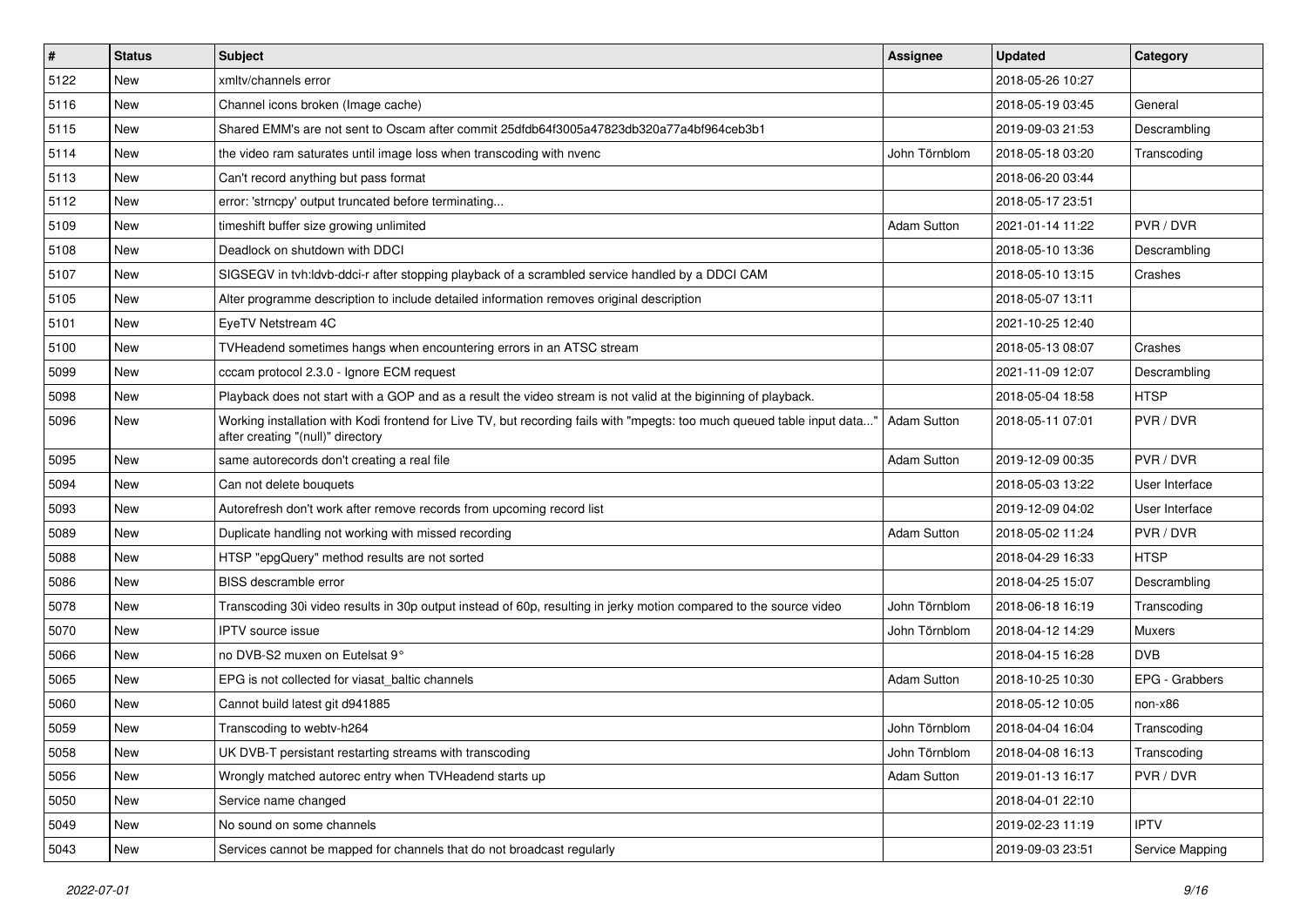| $\sharp$ | <b>Status</b> | <b>Subject</b>                                                                           | <b>Assignee</b>    | <b>Updated</b>   | Category        |
|----------|---------------|------------------------------------------------------------------------------------------|--------------------|------------------|-----------------|
| 5041     | <b>New</b>    | Blank access control may prevent WebUI login                                             |                    | 2018-03-27 10:42 | User Interface  |
| 5040     | New           | Channels with Ident 09BE not open                                                        |                    | 2018-03-27 16:41 | Descrambling    |
| 5038     | <b>New</b>    | After changing password in webui login is not possible anymore                           |                    | 2018-04-23 15:06 | User Interface  |
| 5035     | New           | Wrong order of channels                                                                  |                    | 2018-04-08 18:40 |                 |
| 5033     | <b>New</b>    | Libav can not find parser                                                                |                    | 2018-04-17 22:21 |                 |
| 5027     | New           | Tvh log flooded with "parser: (null)" messages                                           | Andreas Smas       | 2018-04-10 09:21 | Parsers         |
| 5010     | <b>New</b>    | missed DVR recording moved to removed instead of failed                                  | <b>Adam Sutton</b> | 2020-04-23 16:40 | PVR / DVR       |
| 5008     | New           | Service Mapper: Station name tidy function always applied - regardless of checkbox state |                    | 2018-03-20 18:53 | Service Mapping |
| 5004     | New           | DVB: Adapter block after entering a frequency out of range                               |                    | 2019-03-04 08:56 | <b>DVB</b>      |
| 5001     | <b>New</b>    | Some PVU channel can not descrambled <sup>[]</sup>                                       |                    | 2018-03-14 20:13 | Descrambling    |
| 4998     | New           | Crash when connected to OScam (newcamd)                                                  |                    | 2018-03-12 16:16 | Crashes         |
| 4995     | <b>New</b>    | website/forum sends broken emails                                                        | Andreas Smas       | 2018-03-11 19:28 | General         |
| 4992     | New           | Continuity counter error // descrambler: cannot decode packets for service               |                    | 2019-05-06 12:32 | Descrambling    |
| 4989     | Accepted      | First segment programme not using EPG stop mark when EIT p/f enabled                     |                    | 2018-03-19 23:48 |                 |
| 4985     | <b>New</b>    | DVR: Some shows get recorded double, or even tree times simultaniously.                  |                    | 2018-04-25 08:51 | PVR / DVR       |
| 4983     | <b>New</b>    | Service mapper UI "x-progress-wrap" incorrect representation                             |                    | 2018-03-02 08:42 | User Interface  |
| 4980     | <b>New</b>    | New version kills EIT EPG for NZ                                                         | <b>Adam Sutton</b> | 2018-03-01 14:58 | EPG - Grabbers  |
| 4977     | New           | superuser doesn't work                                                                   |                    | 2018-03-06 09:15 | User Interface  |
| 4975     | New           | IPTV not scan / work                                                                     |                    | 2018-03-01 14:56 | <b>IPTV</b>     |
| 4972     | <b>New</b>    | Ziggo: No epg data                                                                       | <b>Adam Sutton</b> | 2018-02-26 17:27 | EPG - Grabbers  |
| 4958     | New           | TVH commences recording too soon with pre-padding set and using EIT p/f                  |                    | 2018-03-03 18:34 |                 |
| 4952     | New           | Different Framerate after transcoding                                                    | John Törnblom      | 2018-02-18 23:19 | Transcoding     |
| 4950     | <b>New</b>    | src/descrambler/cccam.c error                                                            |                    | 2018-04-14 19:30 | Configuration   |
| 4932     | New           | tbl-pass: pass-sdt: -: invalid checksum / tbl-pass: pass-eit: -: invalid checksum        | John Törnblom      | 2018-02-12 20:20 | Streaming       |
| 4929     | <b>New</b>    | Service not detected correctly from Tvheadend SAT>IP client                              | Jaroslav Kysela    | 2018-02-09 16:23 | SAT>IP          |
| 4924     | Accepted      | PVu: Add newcamd support                                                                 |                    | 2018-02-09 18:13 | Descrambling    |
| 4913     | <b>New</b>    | Configuration tab completely missing                                                     |                    | 2018-02-03 16:04 | Configuration   |
| 4900     | New           | EIT EPG not updating already grabbed events                                              | Adam Sutton        | 2018-02-05 21:00 | EPG - Grabbers  |
| 4897     | New           | CA0 shows Slot Empty in TvHeadend although the CI+ Module is inserted                    |                    | 2019-01-20 16:47 | Descrambling    |
| 4896     | New           | Memory Leak (?) when recording Sat>IP feed                                               | Jaroslav Kysela    | 2018-01-29 09:46 | SAT>IP          |
| 4892     | New           | keepalive to oscam not working                                                           |                    | 2018-01-27 08:55 | Descrambling    |
| 4890     | New           | Descrambler problem (0B00)                                                               |                    | 2018-02-10 11:24 | Descrambling    |
| 4885     | New           | VLC HTSP client can't acces                                                              |                    | 2018-02-11 20:36 | <b>HTSP</b>     |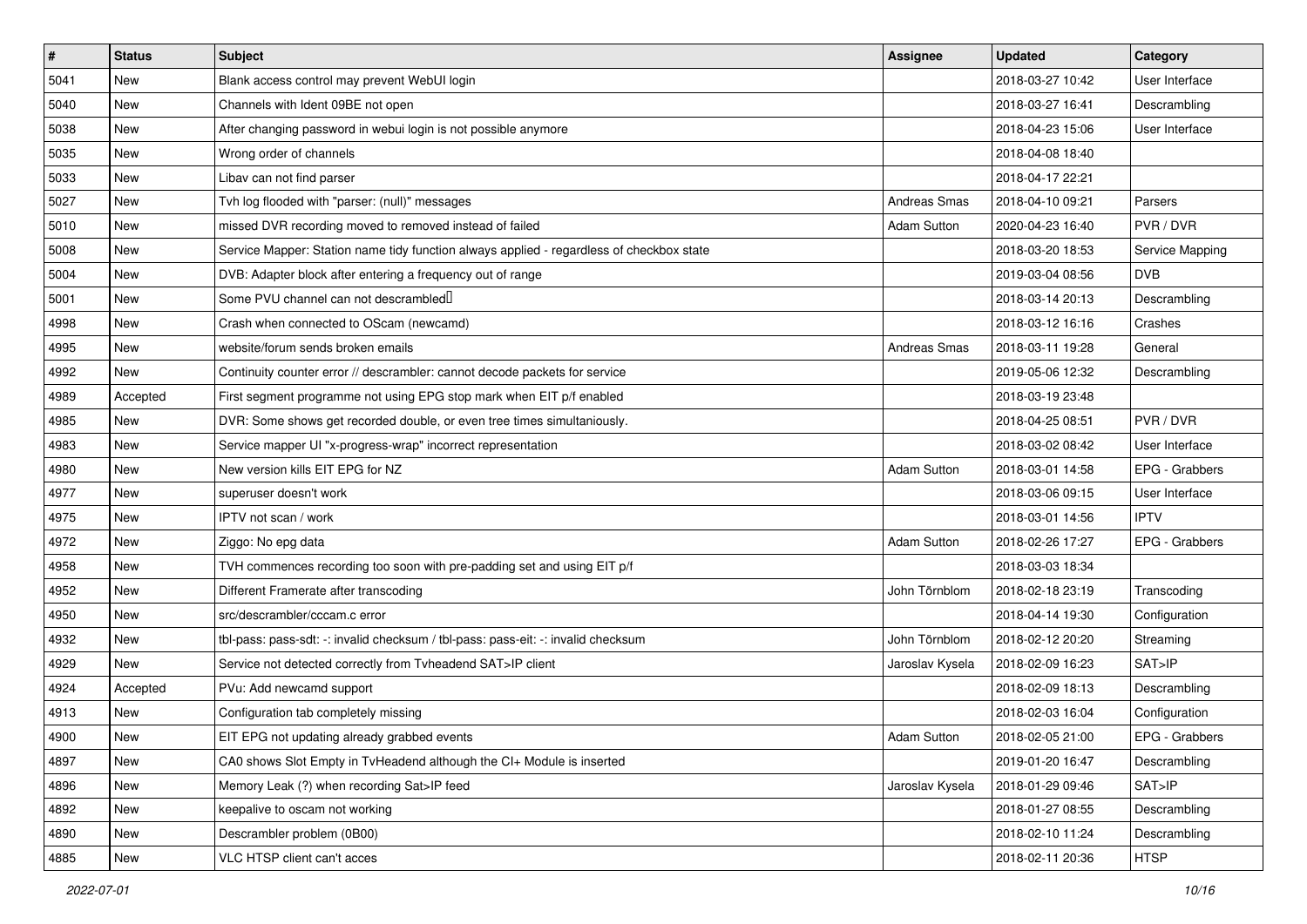| $\vert$ # | <b>Status</b> | <b>Subject</b>                                                                                                                          | Assignee           | <b>Updated</b>   | Category       |
|-----------|---------------|-----------------------------------------------------------------------------------------------------------------------------------------|--------------------|------------------|----------------|
| 4869      | New           | Multiple repeated "No input source available"                                                                                           | Jaroslav Kysela    | 2018-01-29 15:18 | SAT>IP         |
| 4866      | <b>New</b>    | Scanned mux detects service, but doesn't add to Services page                                                                           | John Törnblom      | 2018-01-16 16:23 | <b>Muxers</b>  |
| 4864      | <b>New</b>    | Compile warnings                                                                                                                        |                    | 2018-01-16 11:39 |                |
| 4862      | New           | Tvheadend recordings sometimes never stop                                                                                               | Adam Sutton        | 2018-01-16 09:21 | PVR / DVR      |
| 4854      | <b>New</b>    | OTA EPG grabber memory usage                                                                                                            | <b>Adam Sutton</b> | 2018-01-17 14:06 | <b>EPG</b>     |
| 4853      | New           | Continuity counter error on the 21th channel and over                                                                                   |                    | 2018-02-04 14:26 | General        |
| 4839      | <b>New</b>    | Errors in OTA EPG Grabber                                                                                                               | <b>Adam Sutton</b> | 2018-01-09 21:21 | EPG - Grabbers |
| 4831      | New           | Timeshift buffering, stuttering, artefacts with kodi - mostly 720p                                                                      | Adam Sutton        | 2019-02-26 13:20 | Timeshift      |
| 4830      | <b>New</b>    | Left over timeshift buffer files                                                                                                        | <b>Adam Sutton</b> | 2018-01-06 10:27 | Timeshift      |
| 4812      | <b>New</b>    | Crash when scanning/playing DVB-S2 channels                                                                                             |                    | 2017-12-26 22:06 |                |
| 4806      | <b>New</b>    | Reactivating autorec rule cause rerecord                                                                                                | <b>Adam Sutton</b> | 2017-12-27 23:22 | PVR / DVR      |
| 4800      | New           | api error with username-password                                                                                                        |                    | 2017-12-21 20:21 | <b>API</b>     |
| 4790      | New           | Dvr: Got truncated file, tvh stops to write data to ts file even if it shows "recording in progress" and shows "complete ok"<br>in log. | Adam Sutton        | 2017-12-14 21:46 | PVR / DVR      |
| 4788      | <b>New</b>    | After change PowerVu no anymore descrambling                                                                                            |                    | 2017-12-15 13:48 | Descrambling   |
| 4787      | New           | eit: scraper regex do not allow null string () patterns or matches of only space characters                                             | Adam Sutton        | 2017-12-12 22:10 | EPG - Grabbers |
| 4786      | New           | WebUI: No idnode ID in READ-ONLY INFO                                                                                                   |                    | 2017-12-12 19:15 | User Interface |
| 4781      | <b>New</b>    | descrambling problem - multiple channels                                                                                                |                    | 2018-01-14 23:08 | Descrambling   |
| 4774      | New           | Tvheadend hanging when IPTV source unavailable                                                                                          | John Törnblom      | 2018-11-23 10:39 | <b>Muxers</b>  |
| 4773      | <b>New</b>    | Memory leak in 4.2 and 4.3 when loading epg                                                                                             |                    | 2018-02-07 23:21 |                |
| 4772      | New           | [WARNING] dvr: Unable to reconfigure - clarification on event please ?                                                                  | <b>Adam Sutton</b> | 2018-04-07 17:36 | PVR / DVR      |
| 4770      | New           | EPG grabber save to disk and failed past autorec recordings                                                                             | <b>Adam Sutton</b> | 2017-12-06 13:23 | <b>EPG</b>     |
| 4763      | <b>New</b>    | Truncated matroska recordings after CC errors                                                                                           |                    | 2017-12-04 16:31 |                |
| 4760      | <b>New</b>    | Programmes recorded that don't match recording rule                                                                                     | <b>Adam Sutton</b> | 2017-12-02 10:27 | PVR / DVR      |
| 4758      | New           | Network scan fails if two tuners are enabled                                                                                            |                    | 2017-12-02 01:17 | Configuration  |
| 4756      | <b>New</b>    | Change default value of "Channel icon path"                                                                                             |                    | 2017-11-30 21:07 | Configuration  |
| 4747      | New           | Recording disk write failed but recording marked as success                                                                             | John Törnblom      | 2017-11-27 21:50 | <b>Muxers</b>  |
| 4746      | Accepted      | Service not starting (systemd)                                                                                                          |                    | 2017-11-27 19:13 | Configuration  |
| 4745      | New           | Reported storage space is 10fold off                                                                                                    |                    | 2017-11-27 13:50 | General        |
| 4739      | New           | EITp/f: may cause recordings to continue forever                                                                                        | Adam Sutton        | 2017-11-24 14:03 | EPG - Grabbers |
| 4730      | New           | Possible memory leak                                                                                                                    |                    | 2017-11-29 22:02 | non-x86        |
| 4728      | New           | Unsupport DVN jet 5.3, Request CAID error                                                                                               |                    | 2017-11-25 13:51 | API            |
| 4700      | New           | Fallback on merged channels not working                                                                                                 |                    | 2017-11-02 19:09 | General        |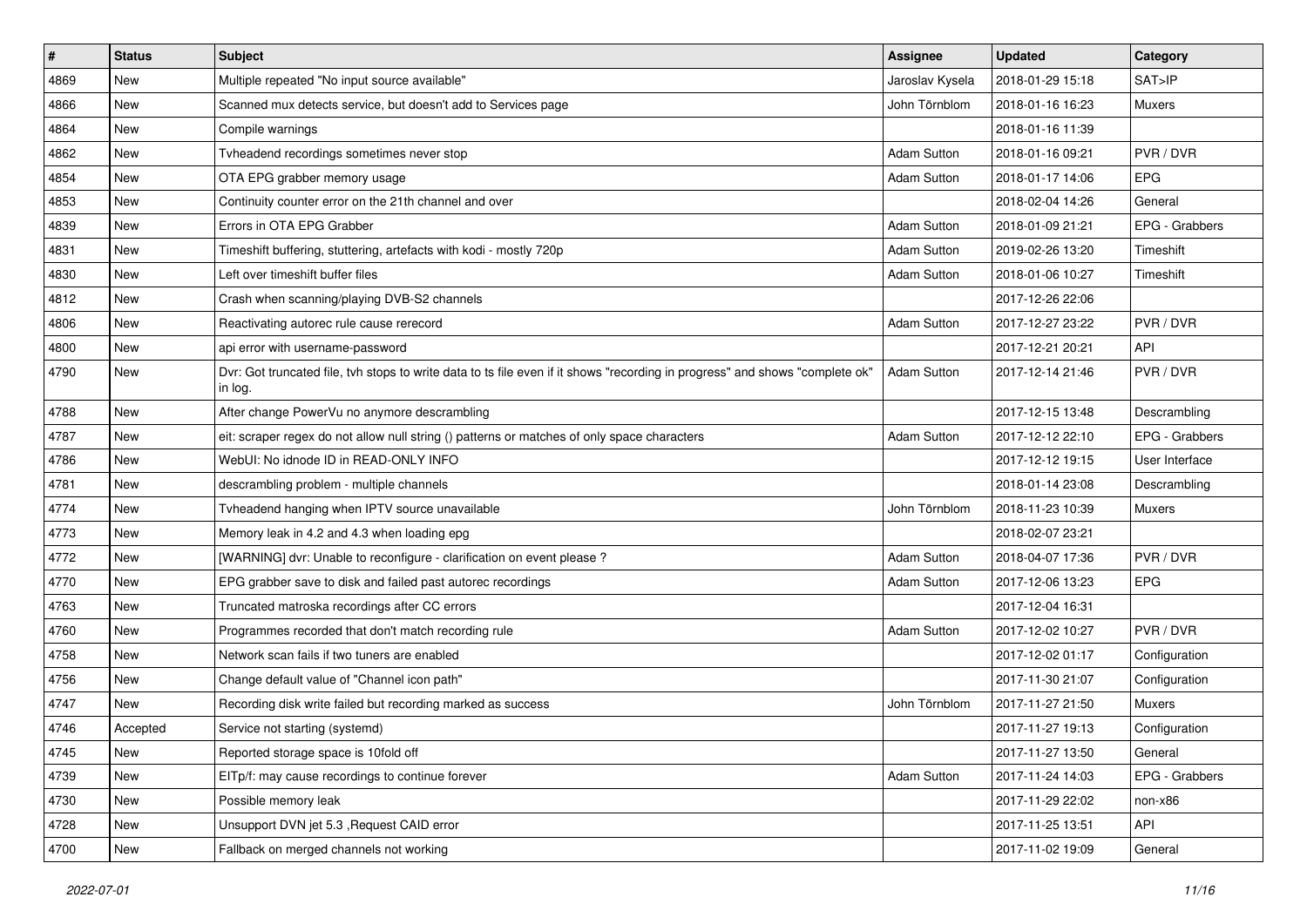| #    | <b>Status</b> | <b>Subject</b>                                                                               | Assignee           | <b>Updated</b>   | Category       |
|------|---------------|----------------------------------------------------------------------------------------------|--------------------|------------------|----------------|
| 4694 | New           | Stream freezes after few seconds on 4.2 & 4.3                                                | John Törnblom      | 2018-06-15 22:14 | Streaming      |
| 4693 | New           | switching channels often results in an erroneous stream                                      |                    | 2018-08-23 20:26 | <b>DVB</b>     |
| 4691 | New           | Rewrite MPEG-TS SI tables not working for all channels                                       | John Törnblom      | 2017-11-04 17:32 | Streaming      |
| 4686 | New           | Wrong TSID overwrite                                                                         | John Törnblom      | 2017-10-25 14:36 | Muxers         |
| 4684 | <b>New</b>    | tvh crashes on certain dvr-filenames                                                         |                    | 2017-10-24 16:40 | Crashes        |
| 4683 | New           | tvheadend not support dvn ca system Icdid 4a30                                               |                    | 2017-10-24 09:37 | <b>DVB</b>     |
| 4682 | <b>New</b>    | TVH not grouping recordings after reboot following filemoved API call                        |                    | 2020-11-26 12:01 | User Interface |
| 4680 | Need feedback | EIT Grabber doesn't work                                                                     | <b>Adam Sutton</b> | 2017-10-27 20:36 | EPG - Grabbers |
| 4668 | New           | Limit Connections - not limiting per users - only per IP                                     |                    | 2017-10-31 19:50 | Configuration  |
| 4664 | <b>New</b>    | Tutorial for setting up MPEG-TS Spawn profile                                                | John Törnblom      | 2017-10-14 09:23 | Transcoding    |
| 4651 | New           | Backspace key not for navigating.                                                            |                    | 2017-10-04 12:37 | User Interface |
| 4647 | <b>New</b>    | Cannot receive DVB-T2 channels that are recievable with dvbv5-zap                            |                    | 2017-10-07 23:30 | <b>DVB</b>     |
| 4644 | New           | opentv: opentv scraper doesn't unsubscribe after ending scraping                             | <b>Adam Sutton</b> | 2017-10-04 10:25 | EPG - Grabbers |
| 4640 | New           | Duplicate handling activated, despite Autorec setting "Record all"                           | <b>Adam Sutton</b> | 2017-10-04 01:29 | PVR / DVR      |
| 4635 | New           | DVR log doesn't track files if it crashes during recording                                   | Adam Sutton        | 2017-09-29 09:43 | PVR / DVR      |
| 4634 | <b>New</b>    | Error in ffmpeg static when compiling the last git e16f4ec                                   |                    | 2017-10-29 10:33 | General        |
| 4631 | New           | crash / see log                                                                              |                    | 2017-09-27 11:24 | Crashes        |
| 4629 | New           | Vaapi fal do not switch to software transcoding                                              | John Törnblom      | 2017-09-25 23:09 | Transcoding    |
| 4624 | New           | TVH hangs after requesting a recording, and the client disconnects before the file is served |                    | 2017-09-24 13:52 | Crashes        |
| 4623 | <b>New</b>    | Multiple subscriber issue                                                                    | John Törnblom      | 2017-09-23 23:24 | Muxers         |
| 4614 | New           | %p in post recording command partly broken                                                   |                    | 2017-09-25 22:10 |                |
| 4612 | New           | Hardware Transcoder use vaapi when nvenc is selected                                         | John Törnblom      | 2019-11-26 03:30 | Transcoding    |
| 4611 | <b>New</b>    | SAT>IP: Same program uses different tuner                                                    | Jaroslav Kysela    | 2017-09-21 15:06 | SAT>IP         |
| 4608 | New           | Build-in Help: wrong format in example of %p                                                 | Adam Sutton        | 2017-09-20 12:06 | PVR / DVR      |
| 4607 | <b>New</b>    | TVHeadend crash (out of memory)                                                              |                    | 2018-01-04 14:16 | Crashes        |
| 4600 | New           | support stream reconfiguration for libav/mpegts muxer                                        | John Törnblom      | 2021-02-20 22:32 | <b>Muxers</b>  |
| 4598 | New           | SAT>IP: RTP-over-TCP reset the tuner when data is discarded                                  | Jaroslav Kysela    | 2018-09-26 11:16 | SAT>IP         |
| 4597 | New           | Video Transcode failing on 4.3-472~g8fc3520                                                  |                    | 2017-09-15 19:05 |                |
| 4596 | New           | Pausing in live-tv modus causes screenfreeze.                                                |                    | 2017-09-16 03:47 |                |
| 4595 | New           | EMM harvesting with Mux scheduler not working?                                               |                    | 2019-06-13 18:39 | Descrambling   |
| 4590 | New           | TVHeadend 4.3-468~g54c999717 is FTBFS on Ubuntu Xenial ppc64el (GCC6.3)                      |                    | 2017-09-14 15:23 |                |
| 4586 | New           | "ëpgdump" Error                                                                              |                    | 2017-09-12 20:18 | Crashes        |
| 4583 | New           | Occasionally No Audio Stream while watching live IPTV during recording.                      | John Törnblom      | 2019-05-14 06:53 | Streaming      |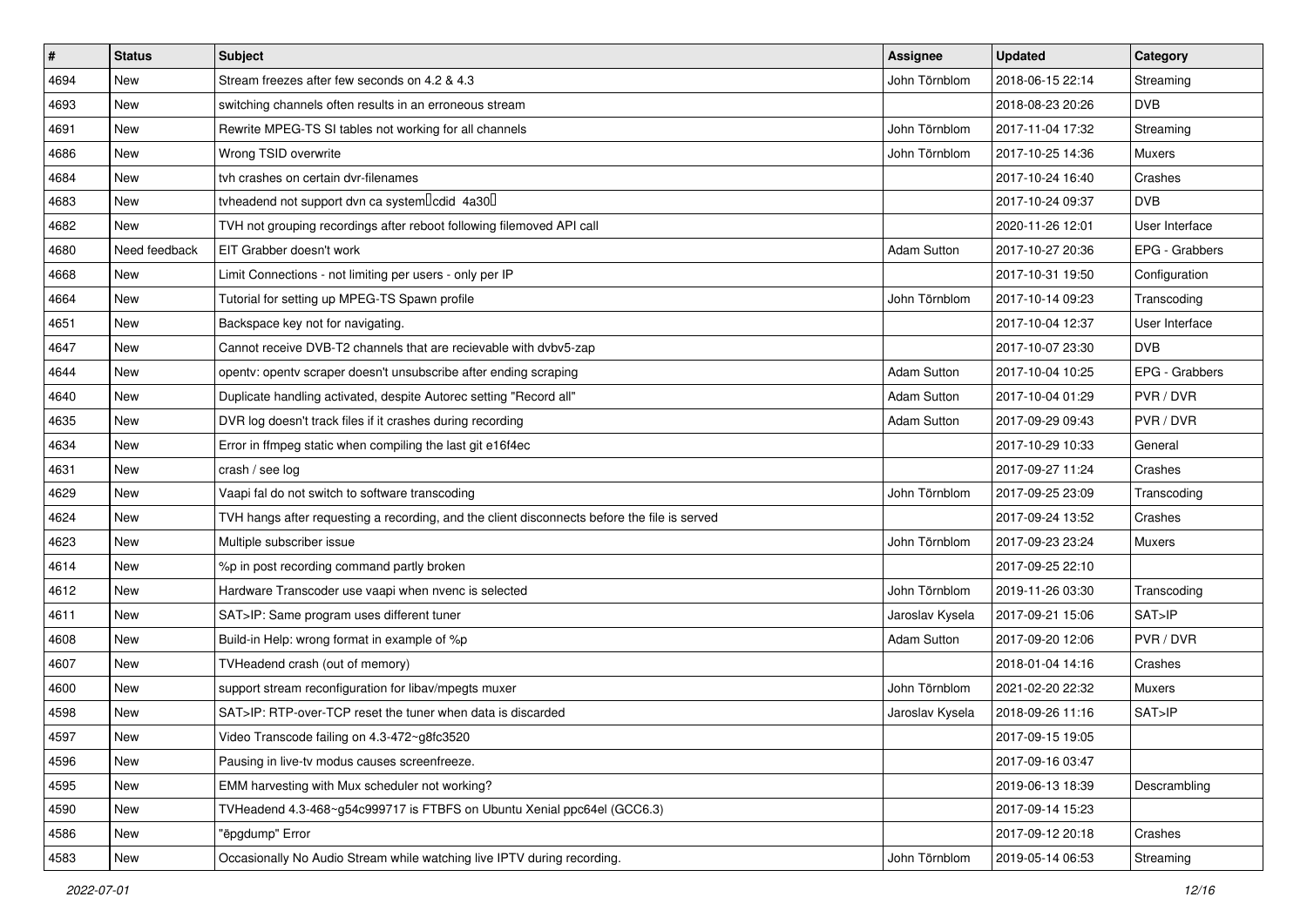| $\sharp$ | <b>Status</b> | <b>Subject</b>                                                                                                       | <b>Assignee</b>    | <b>Updated</b>   | Category        |
|----------|---------------|----------------------------------------------------------------------------------------------------------------------|--------------------|------------------|-----------------|
| 4582     | New           | Tvheadend 4.4.20170707 doesn't load configuration after restart of Synology                                          |                    | 2017-10-05 18:37 | General         |
| 4579     | <b>New</b>    | TVH crashes on specific channel when requested with transcoding                                                      |                    | 2017-09-09 18:48 |                 |
| 4562     | New           | bouquet import - using enigma2 (.tv) formatted files                                                                 |                    | 2017-08-31 16:07 | Service Mapping |
| 4561     | New           | Autorec Stops Scheduling Recording                                                                                   | <b>Adam Sutton</b> | 2017-08-29 07:34 | PVR / DVR       |
| 4558     | <b>New</b>    | wrong channel icons                                                                                                  |                    | 2017-08-29 18:37 | General         |
| 4557     | New           | Kodi addon doesn't recognize a stopped recording                                                                     | <b>Adam Sutton</b> | 2017-10-27 12:02 | PVR / DVR       |
| 4543     | <b>New</b>    | UK Freesat bouquets not working                                                                                      |                    | 2021-01-12 18:22 | Service Mapping |
| 4537     | New           | Out of memory: Kill process 9197 (tvheadend) score 41 or sacrifice child                                             |                    | 2017-10-24 20:43 | Crashes         |
| 4535     | <b>New</b>    | TBS 6991SE DVBS/S2 card won't work after upgrade to Tvheadend 4.2.3-20~g407c8a3, but it used to work under<br>4.0.9. |                    | 2017-08-20 16:17 | <b>DVB</b>      |
| 4534     | New           | Autobuild not working                                                                                                |                    | 2017-08-18 00:34 | Crashes         |
| 4533     | New           | Error on Encrypted channels                                                                                          | John Törnblom      | 2017-08-16 23:14 | Streaming       |
| 4530     | <b>New</b>    | can't get track url in m3u properly if track url too long                                                            |                    | 2017-08-15 19:08 |                 |
| 4525     | New           | Transcoding mit pipe                                                                                                 | John Törnblom      | 2017-08-09 15:53 | Transcoding     |
| 4524     | <b>New</b>    | mpegts: 122MHz in mux - scan no data, failed, also at 114 and 130 MHz                                                | John Törnblom      | 2017-08-08 22:28 | Muxers          |
| 4522     | New           | Can't build on MacOS El Capitan 10.11 - Platforms without monotonic clocks are not supported                         |                    | 2017-08-07 05:03 | General         |
| 4519     | New           | MUXs allowed with duplicated transport_stream_id on the same network                                                 |                    | 2021-02-20 22:32 | <b>DVB</b>      |
| 4513     | <b>New</b>    | The SAT>IP client never reconnects after the connection fails                                                        | Jaroslav Kysela    | 2017-08-01 21:25 | SAT>IP          |
| 4508     | New           | descrambler: cannot decode packets for service "n-tv HD"                                                             |                    | 2017-07-31 22:21 | Descrambling    |
| 4504     | <b>New</b>    | Reorder does not work for pass muxer (was: Re-order channel audios)                                                  |                    | 2021-02-20 22:32 |                 |
| 4502     | New           | Not enough space on screen                                                                                           |                    | 2017-07-26 13:15 | User Interface  |
| 4501     | New           | Bouquets don't complete due to "too much queued table input data"                                                    | <b>Adam Sutton</b> | 2017-07-25 22:52 | <b>EPG</b>      |
| 4497     | New           | Rotor *weirdness* when tuning is not complete                                                                        |                    | 2017-07-29 10:02 |                 |
| 4495     | <b>New</b>    | Force scan not working                                                                                               |                    | 2017-07-22 19:37 |                 |
| 4487     | New           | Timeshift webui bug                                                                                                  |                    | 2017-07-18 18:04 | User Interface  |
| 4486     | <b>New</b>    | Can't compile ffmpeg                                                                                                 |                    | 2017-07-18 15:04 |                 |
| 4479     | New           | data errors                                                                                                          |                    | 2017-07-19 07:06 |                 |
| 4473     | New           | recorded directory where not deleted                                                                                 | <b>Adam Sutton</b> | 2017-07-06 08:17 | PVR / DVR       |
| 4468     | New           | Tvheadend Sat>IP Server is not recognized by Eyetv                                                                   |                    | 2017-07-09 14:23 |                 |
| 4467     | New           | Autorec records two or more instances of the same show                                                               |                    | 2017-07-16 15:53 | General         |
| 4462     | New           | Old EPG data is not erased (in TVHGuide)                                                                             | Adam Sutton        | 2017-08-06 00:52 | <b>EPG</b>      |
| 4456     | New           | New recordings scheduled in webui don't show in Kodi anymore                                                         | <b>Adam Sutton</b> | 2017-07-31 12:39 | PVR / DVR       |
| 4454     | New           | AutoRec (sometimes) creates wrong schedules                                                                          | <b>Adam Sutton</b> | 2019-01-11 15:58 | PVR / DVR       |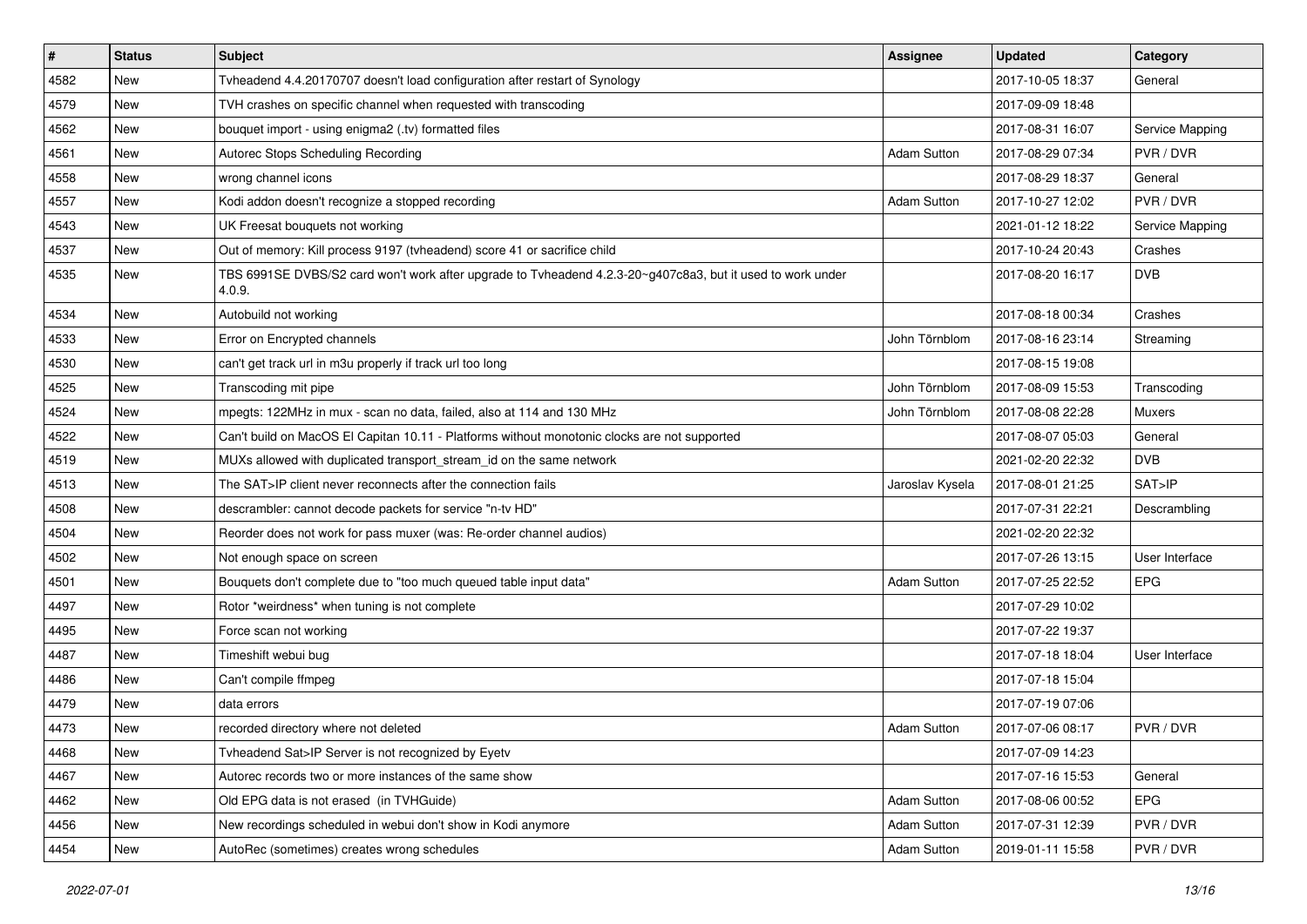| #    | <b>Status</b> | <b>Subject</b>                                                                                          | Assignee           | <b>Updated</b>   | Category       |
|------|---------------|---------------------------------------------------------------------------------------------------------|--------------------|------------------|----------------|
| 4453 | New           | Encoding issues with DVR Recording filenames                                                            | <b>Adam Sutton</b> | 2017-06-26 19:39 | PVR / DVR      |
| 4450 | New           | Instant recording not working as expected                                                               | <b>Adam Sutton</b> | 2017-06-20 18:53 | PVR / DVR      |
| 4439 | New           | key exchanging                                                                                          |                    | 2017-06-18 22:57 | Descrambling   |
| 4434 | New           | User bound DVR profile not respected in UI                                                              |                    | 2017-06-30 19:12 | User Interface |
| 4427 | <b>New</b>    | Disk space for different DVR configuration profiles                                                     | Adam Sutton        | 2017-06-12 22:05 | PVR / DVR      |
| 4425 | New           | Tyheadend freezes sometimes when using cccam                                                            |                    | 2017-06-12 09:03 | Descrambling   |
| 4423 | <b>New</b>    | Streaming TV                                                                                            |                    | 2017-06-25 17:56 | <b>IPTV</b>    |
| 4405 | New           | Only audio on IPTV channels                                                                             |                    | 2017-05-31 17:33 | <b>IPTV</b>    |
| 4401 | New           | Use EITp/f outside the EPG event database (move fuzzy match from DVR to EPG routines)                   | Adam Sutton        | 2017-06-04 16:11 | PVR / DVR      |
| 4398 | <b>New</b>    | While streaming two channels only one is descrambled                                                    |                    | 2017-05-26 11:37 | Descrambling   |
| 4396 | New           | CCCam flooding log                                                                                      |                    | 2017-05-25 17:03 | Descrambling   |
| 4387 | <b>New</b>    | invalid service to channel grouping                                                                     |                    | 2017-07-04 11:40 | Configuration  |
| 4385 | New           | Invalid DKIM signature / mail notifications goes to SPAM                                                |                    | 2017-05-23 19:53 |                |
| 4384 | New           | Tvheadend stop streaming IPTV                                                                           |                    | 2019-08-23 13:10 | <b>IPTV</b>    |
| 4378 | New           | missing some information from sat 13E hotbird                                                           |                    | 2017-05-20 20:25 | General        |
| 4341 | New           | SAT>IP server: Add support for standard SAT>IP HTTP requests for MPEG-TS streams                        |                    | 2017-05-23 09:05 |                |
| 4338 | New           | hdhomerun device restarting not stopping tvheadend subscriptions                                        |                    | 2017-04-28 13:11 |                |
| 4326 | New           | Opened sessions with "zero" output traffic                                                              | John Törnblom      | 2017-05-07 16:24 | Streaming      |
| 4318 | New           | User rights / password upgrade from 4.0 to 4.2 fails                                                    |                    | 2021-02-20 22:32 | User Interface |
| 4317 | <b>New</b>    | Bouquets aren't processed unless relevant EPG grabber is enabled                                        |                    | 2017-04-12 01:12 |                |
| 4307 | New           | Watch TV button not visible on Electronic Program Guide on narrow screens                               |                    | 2021-02-20 22:32 | User Interface |
| 4299 | New           | Autorec fails with "file missing" or wrong program being recorded.with bad EPG data                     | Adam Sutton        | 2017-03-29 11:22 | PVR / DVR      |
| 4298 | <b>New</b>    | Recordings do not appear until restart                                                                  | <b>Adam Sutton</b> | 2021-02-20 22:32 | PVR / DVR      |
| 4293 | New           | Limit on channelselection in timersettings                                                              |                    | 2017-04-01 18:08 | User Interface |
| 4291 | <b>New</b>    | Show channel number in autorec                                                                          |                    | 2017-03-24 12:04 | User Interface |
| 4275 | New           | Broken Record after Broadcaster switching programme title (DVB-S)                                       |                    | 2017-03-15 22:04 | SAT>IP         |
| 4273 | New           | Dual DD DVB-S Tuners not picked up correctly                                                            |                    | 2017-03-09 13:40 | General        |
| 4268 | New           | 2 DVB-T channels no longer working but the rest, on different muxes work fine                           | John Törnblom      | 2017-03-05 22:39 | Muxers         |
| 4267 | New           | Tuner - disconnected/connected back - tvheadend doesn't see it.                                         |                    | 2017-03-05 14:03 | <b>DVB</b>     |
| 4265 | New           | No recording tab and recording options / wizard not creating correct perms                              |                    | 2017-03-04 23:44 | <b>DVB</b>     |
| 4262 | New           | Bug when deleting some Columns                                                                          |                    | 2021-02-20 22:32 | User Interface |
| 4261 | New           | 2 different channels, on different frequencies, both with same tsid scanning in as same channel/service | John Törnblom      | 2021-02-20 22:32 | Muxers         |
| 4253 | New           | no Dolby Audiosignal with tvheadend and Kodi 17                                                         | <b>Adam Sutton</b> | 2017-04-03 19:47 | PVR / DVR      |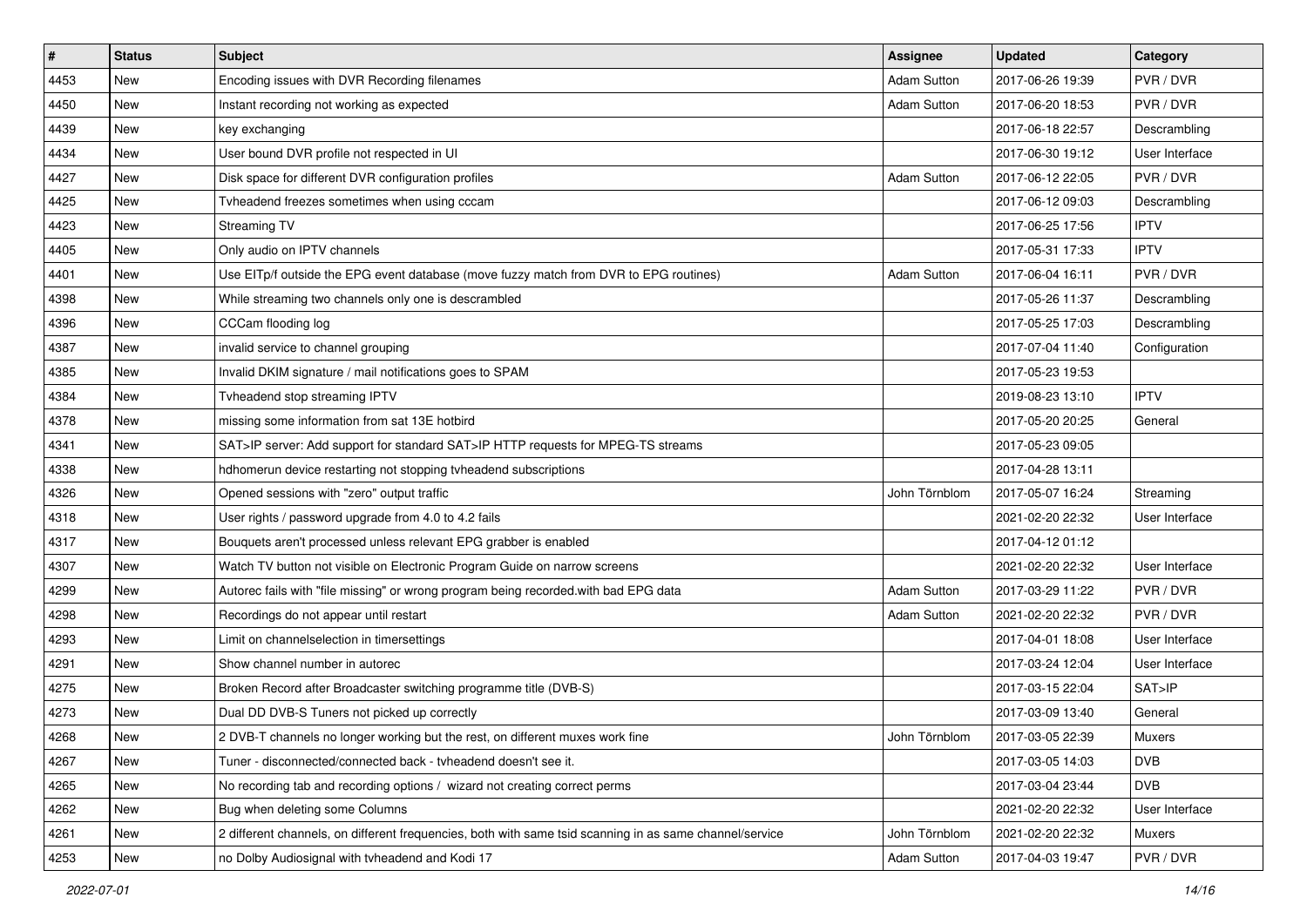| $\sharp$ | <b>Status</b> | <b>Subject</b>                                                                              | <b>Assignee</b>    | <b>Updated</b>   | Category        |
|----------|---------------|---------------------------------------------------------------------------------------------|--------------------|------------------|-----------------|
| 4249     | New           | Stream filter EMPTY rule wrong behavior                                                     |                    | 2017-02-23 09:10 | Service Mapping |
| 4245     | <b>New</b>    | DVR Failed Recordings are not showing File Missing displayed in Web UI                      |                    | 2017-02-19 22:05 |                 |
| 4241     | New           | Complete audio dropout on recordings with dvb reception issues                              | <b>Adam Sutton</b> | 2017-02-23 13:57 | PVR / DVR       |
| 4240     | New           | Sporadic DTS discontinuity errors in DVB-S ts recordings                                    |                    | 2017-02-19 17:27 | <b>DVB</b>      |
| 4233     | <b>New</b>    | User cannot be only watcher of dvr records created by other.                                | <b>Adam Sutton</b> | 2017-02-15 18:48 | PVR / DVR       |
| 4230     | New           | Picons                                                                                      |                    | 2017-02-15 16:25 | Configuration   |
| 4208     | <b>New</b>    | satip with Xoro HRS 8670 as server / partial scan results and can't tune in to channels     |                    | 2017-02-06 18:41 | SAT>IP          |
| 4204     | New           | Listening on ports does not work when ipv6 is disabled                                      |                    | 2017-01-28 20:06 |                 |
| 4203     | <b>New</b>    | Logic for determining service when more than one assigned to channel                        |                    | 2017-01-28 15:39 | <b>DVB</b>      |
| 4202     | New           | tbl-base: nit: invalid checksum after zapping through encryptet with CI                     |                    | 2017-01-28 12:49 | Descrambling    |
| 4200     | <b>New</b>    | time missed on passed events when disabling/enablig DVR autorec                             | <b>Adam Sutton</b> | 2017-01-27 15:48 | PVR / DVR       |
| 4194     | New           | Can't play any channel with VLC                                                             | John Törnblom      | 2017-01-26 20:59 | Streaming       |
| 4190     | New           | Cannot login using superuser account when anon user is configured / misc                    |                    | 2017-01-22 14:08 | Configuration   |
| 4187     | New           | JavaScript issue with TVheadend returning innerHTML write error.                            |                    | 2017-05-25 15:01 | Service Mapping |
| 4183     | New           | Continuity errors during recording                                                          | <b>Adam Sutton</b> | 2018-01-06 16:56 | PVR / DVR       |
| 4181     | New           | Problem with Recording 2 differnt tv shows on the same channel which are recorded in series | <b>Adam Sutton</b> | 2017-01-15 16:55 | PVR / DVR       |
| 4179     | New           | IPTV script with ffmpeg encode fails when & inside -i                                       |                    | 2017-01-20 19:47 | <b>IPTV</b>     |
| 4176     | <b>New</b>    | TVH Loses Sat>IP configuration after reboot                                                 |                    | 2017-08-02 21:38 | SAT>IP          |
| 4175     | New           | IPTV network script causes ffmpeg HTTP error 403 Forbidden                                  |                    | 2017-01-12 01:42 | <b>IPTV</b>     |
| 4173     | <b>New</b>    | Tbs 6909 adapter failed to scan channels                                                    | John Törnblom      | 2017-01-11 16:12 | Muxers          |
| 4172     | New           | TVHeadend 4.1.2309 fails scanning IPTV automatic network muxes                              |                    | 2017-01-12 01:09 | <b>IPTV</b>     |
| 4171     | <b>New</b>    | Crash in epggrab                                                                            |                    | 2017-04-19 10:29 |                 |
| 4170     | <b>New</b>    | Resuming recording overwrites file (when interrupted by higher priority)                    | <b>Adam Sutton</b> | 2017-01-26 23:04 | PVR / DVR       |
| 4169     | New           | HW CAM fails to get channel                                                                 |                    | 2017-01-09 00:58 | Descrambling    |
| 4167     | <b>New</b>    | Hang after resume                                                                           |                    | 2017-06-23 12:25 | Crashes         |
| 4162     | New           | Continuity errors IPTV                                                                      |                    | 2017-01-12 13:55 | <b>IPTV</b>     |
| 4161     | New           | EPG xmltv data update not handled correctly                                                 | <b>Adam Sutton</b> | 2017-01-06 19:40 | <b>EPG</b>      |
| 4148     | New           | add possibility record crypted channel without decrypting on fly                            | Adam Sutton        | 2016-12-27 18:39 | PVR / DVR       |
| 4143     | New           | HD h264 stream has stutter video                                                            |                    | 2016-12-21 22:30 |                 |
| 4134     | Accepted      | Crash on getting EPG for IPTV VOD                                                           |                    | 2016-12-18 21:23 |                 |
| 4132     | New           | Error in bitstream of HD-channels                                                           | John Törnblom      | 2017-02-02 18:33 | Streaming       |
| 4127     | New           | vaapi transcoding broken                                                                    | John Törnblom      | 2016-12-18 22:58 | Muxers          |
| 4126     | New           | tyheadend unresponsive when overloaded by a transcoding                                     |                    | 2016-12-08 20:24 | General         |